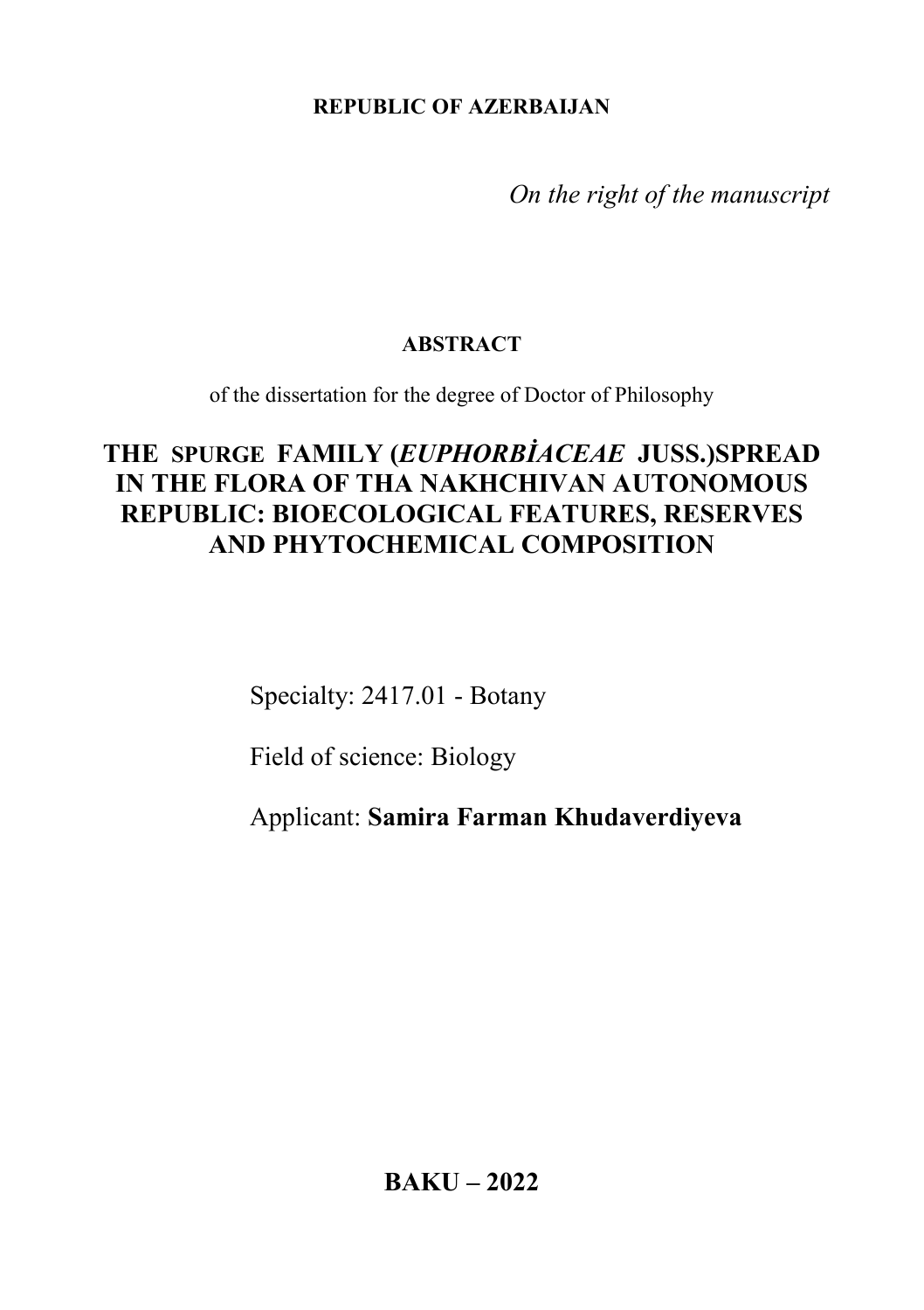The dissertation was carried out at the Department of Botany of Nakhchivan State University.

| Scientific supervisor: | full member of ANAS, Doctor of biology<br>sciences, prof., Honored scientist<br><b>Tariyel Huseynali Talibov</b> |
|------------------------|------------------------------------------------------------------------------------------------------------------|
| Official opponents:    | Doctor of biology sciences<br><b>Aydin Musa Askerov</b>                                                          |
|                        | Doctor of Philosophy in Biology, Associate                                                                       |

professor **Samira Bekhbud Bagirova**

Doctor of Philosophy in Biology **Mursel Museyib Seyidov** 

ED 1.26 Dissertation Council of the Supreme Attestation Commission under the President of the Republic of Azerbaijan operating under the Institute of Botany of ANAS

Chairman of Dissertation Council:  $\Lambda \ell$  Doctor of biology sciences Sayyara Jamshid **Ibadullay** Scientific secretary of Dissertation Council: Doctor of Philosophy in Biology \_\_\_\_\_\_\_\_\_\_\_\_\_ Associate professor **Arzu Yusif Huseynova**

Chairman of the

**Eldar Novruz Novruzov** scientific seminar: Doctor of Biological Sciences, Professor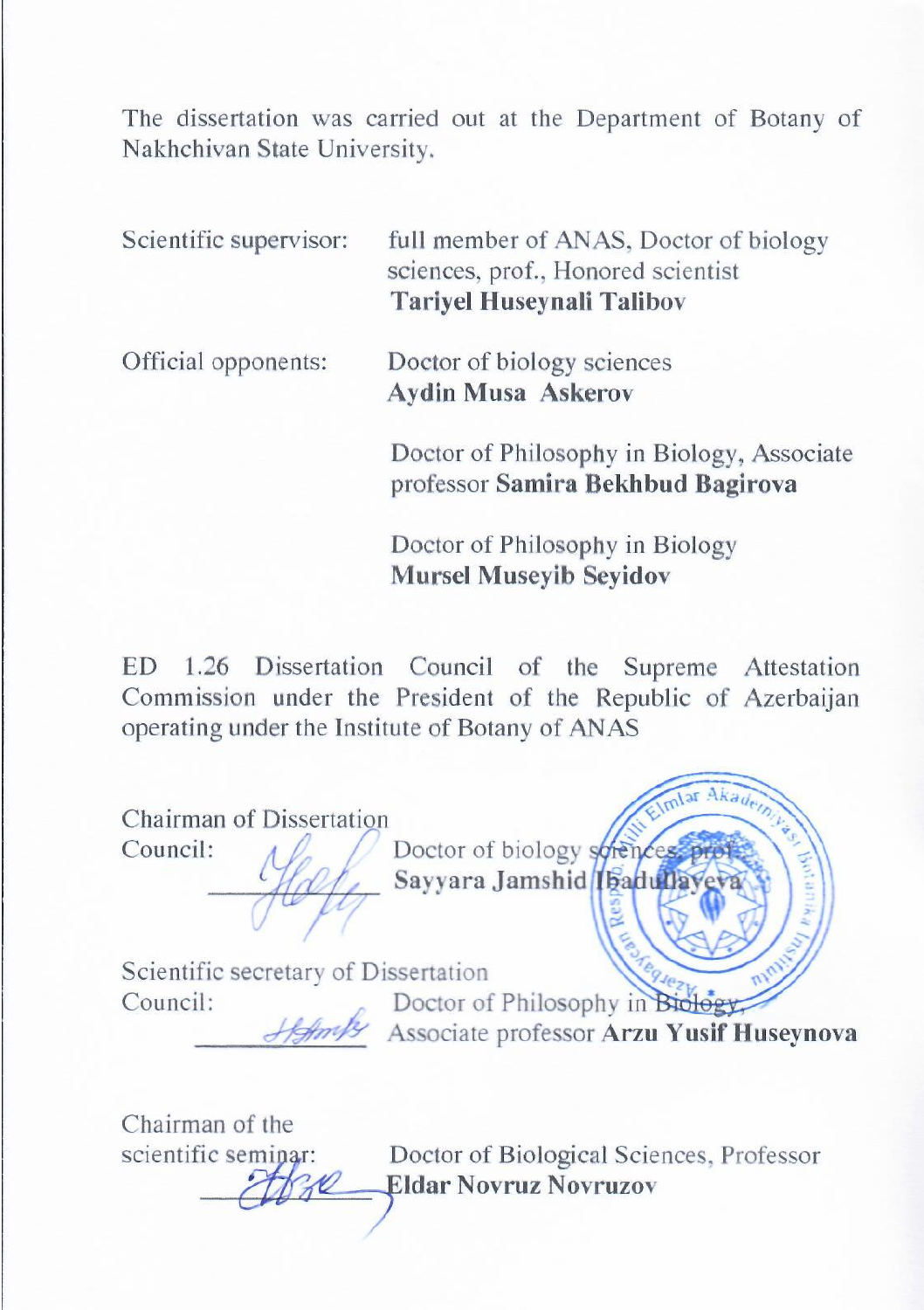### **GENERAL DESCRIPTION OF WORK**

**Relevance and development of the topic.** Determining the adaptation of plants to changing environmental conditions, distribution patterns, raw material resources, bioecological and phytocenological characteristics of promising species is one of the issues of special importance in the last century within the biodiversity protection<sup>[1](#page-2-0),[2](#page-2-1)</sup>. The Nakhchivan Autonomous Republic is a typical mountainous territory with many different soil-climatic and landscape features, which in turn has allowed the formation of rich biodiversity in the area. Rocks, rocky-gravelly dry slopes, meadows, steppes, deserts and semi-deserts, forest cover, bushes, and pastures includes in the landscape of the area. Although each of these areas has own flora and vegetation, the presence of phytocenoses with similar composition is noteworthy. One of the most important and economically important issues is the study of phytocenoses formed by species of the family Euphorbiaceae, the determination of beneficial properties and ways of their use, protection and sustainable use of rare species. In general, phytochemical studies have not been carried out in the flora of the Autonomous Republic to assess the current state of vegetation and to select as a source of raw medicine, which were selected as a separate research object of the *Euphorbiaceae* family. Some information about the family can be found in the works of individual researchers in recent years<sup>[3](#page-2-2), [4](#page-2-3)</sup>. Therefore, the species composition of the family in the flora of the area, the role of plant species, the study of rare and useful species is urgent.

<span id="page-2-0"></span><sup>&</sup>lt;sup>1</sup> National Strategy for the Protection and Sustainable Use of Biological Diversity in the Republic of Azerbaijan for 2017-2020 [Electronic resource] // - Baku: Ganun, - 2016. http://www.e-qanun.az/framework/33817

<span id="page-2-1"></span><sup>2</sup> Buckland, S.T. Monitoring the biodiversity of regions: key principles and possible pitfalls / S.T.Buckland, A.Johnston // Biol. Conserv. – 2017. –V. 214, –P. 23–34.

<span id="page-2-2"></span><sup>&</sup>lt;sup>3</sup>Talibov, T.H. Taxonomic spectrum of the flora of the Nakhchivan Autonomous Republic. (Higher spore, bare-seeded and covered-seeded plants) /T.H.Talibov, A.Sh.Ibrahimov, - Nakhchivan: Ajami, -2008. –364 p.

<span id="page-2-3"></span><sup>&</sup>lt;sup>4</sup>Talibov, T. Poisonous plants of the flora of the Nakhchivan Autonomous Republic / T.Talibov, F. Safarova, –Nakhchivan: Ajami, –2017. –232p.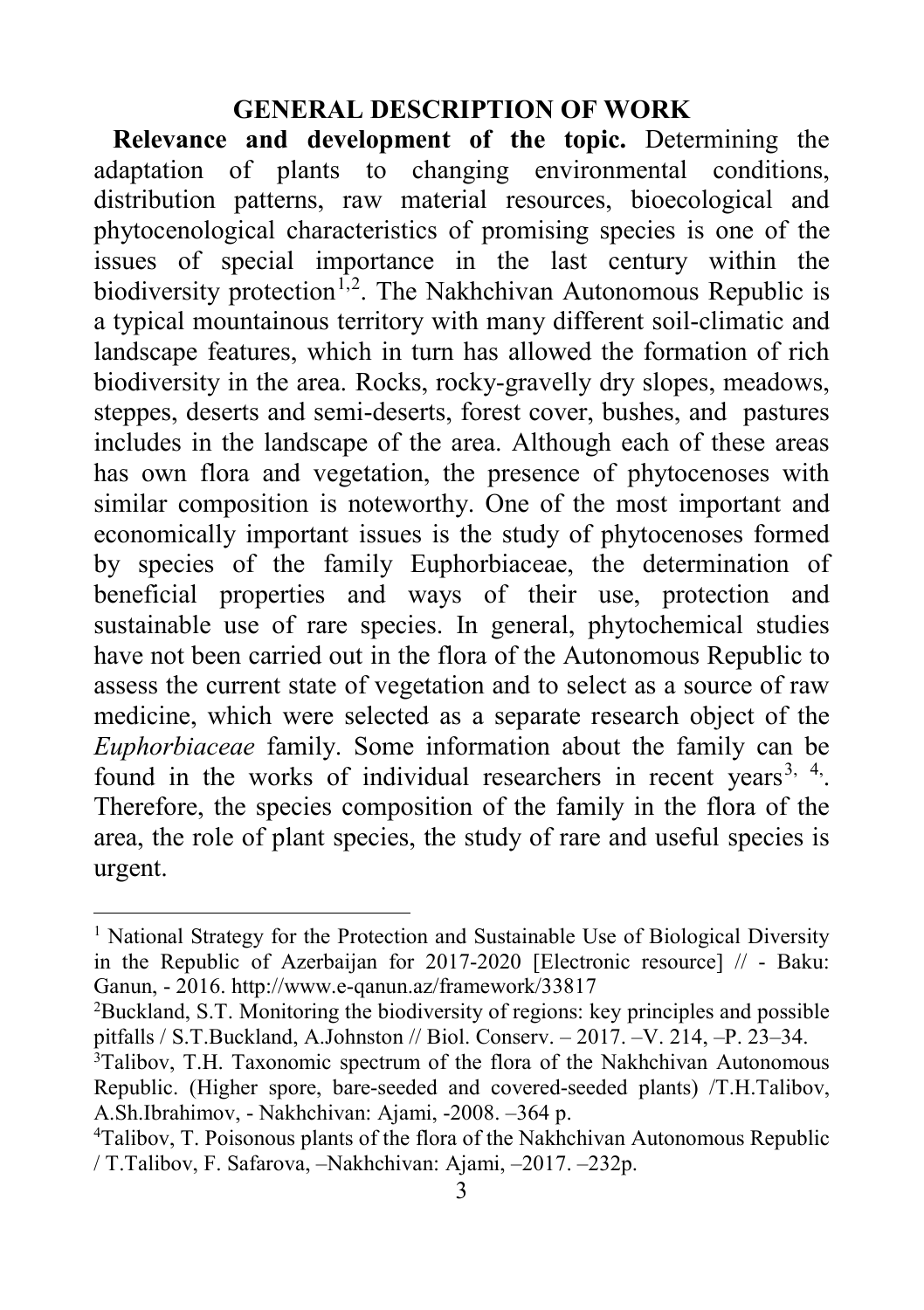Drugs that are already used in the treatment of many diseases are synthesized from isolated bioactive molecules of some species belonging to the *Euphorbiaceae* family in most countries of the world<sup>[5](#page-3-0), [6](#page-3-1)</sup>. Phytochemical research of such medicinal plants has not been studied to date. On the other hand, if we take into account that many species of this family are rare and endangered meet in the Azerbaijan Republic only in the territory of Nakhchivan AR, then it becomes clearer how important it is to assess these species within the range.

All of the above, the role and habitats of species included in the less studied family Euphorbiaceae in the flora of Nakhchivan AR in existing natural ecosystems and agrophytocenoses, detection of succession processes in different species of the family, their abundance, productivity and changed new habitats provides a basis for the selection and development of a number of other problematic issues that need to be addressed in Azerbaijan as an assessment of species that are unique to the flora of the autonomous republic as an research object

**The purpose and tasks of the research.**To clarify the taxonomic composition of family, to classify the species by studying the biomorphological and phytocenological features, to distinguish the types of cenosis (dominant, subdominant, edificator), to study the conservation and rational use of some species of *Euphorbiaceae*  Juss. in the territory of the Nakhchivan Autonomous Republic.

To clarify the taxonomic composition of the family Euphorbiaceae Juss. in the territory of Nakhchivan Autonomous Republic, to study and classify the biomorphological, phytocenological features of species, to differentiate the coenosis-forming species (dominant,

<span id="page-3-0"></span> <sup>5</sup> Fernanda, W.F. Bezerra. Bioactive Compounds and Biological Activity of Croton Species (Euphorbiaceae): An Overview /W.F.B.Fernanda, N.B.Priscila, S.O.Mozaniel [et al]//Current Bioactive Compounds, –2020, –Volume 16 , **–**Issue 4, –pp.383-393.

<span id="page-3-1"></span><sup>&</sup>lt;sup>6</sup>Maryam, J. Pharmacological activities of selected plant species and their phytochemical analysis / J.Maryam, M.Bushra, Y.Abida [et al] // Journal of Medi. Plants Research. –2012. –Vol. 6 (37), –pp.5013-5022. DOI: 10.5897/JMPR09.259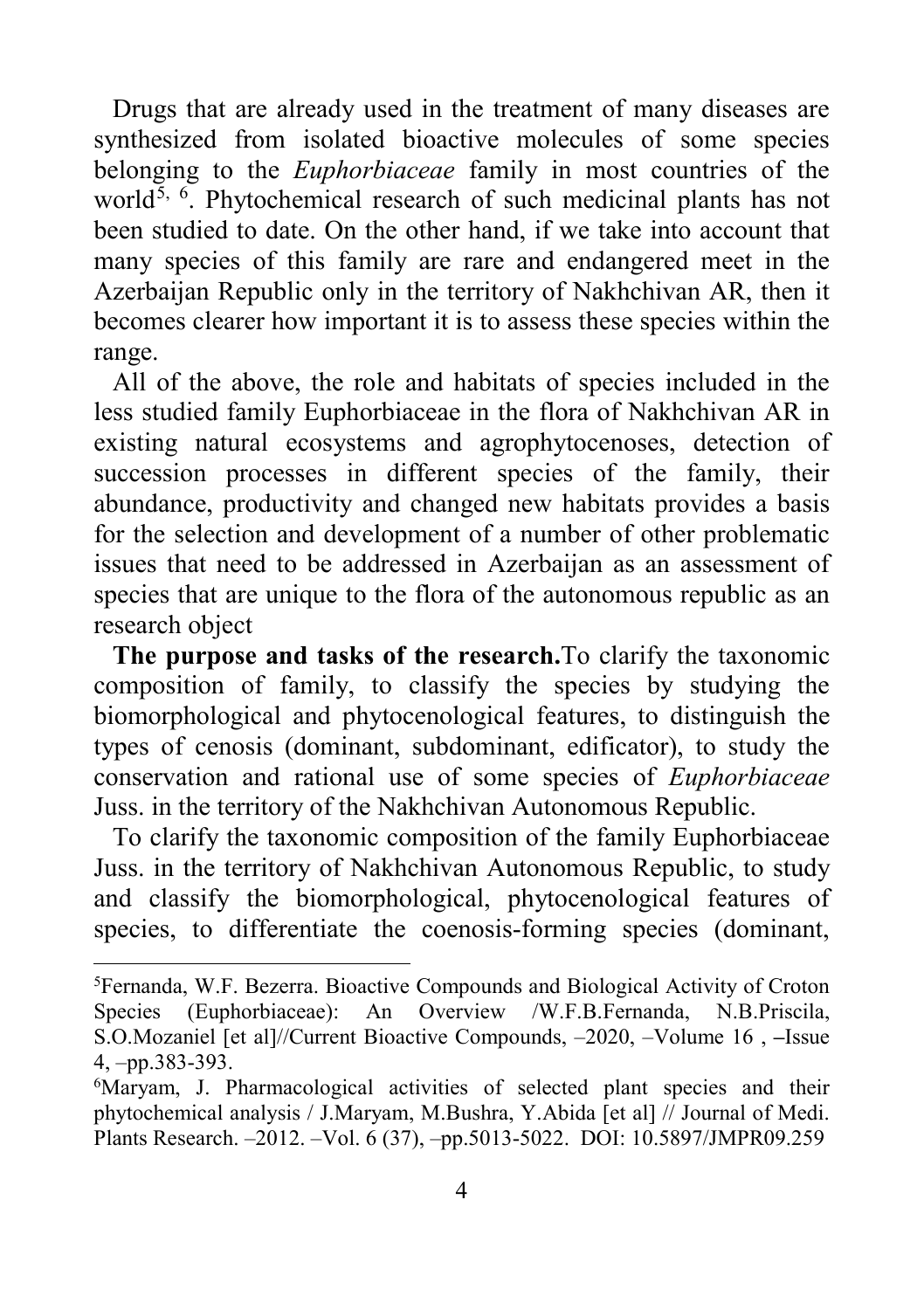subdominant, edificator), to study the reserve and phytochemical composition of some species, to prepare relevant recommendations and proposals on the protection and efficient use of rare species.

The following tasks are planned to be performed in order to achieve the goal of the research:

 $\triangleright$  Compiling taxonomic spectrum and conducting systematic analysis of plants belonging to the family spurge in the flora of Nakhchivan AR

 $\triangleright$  Biological, phytographical and ecological analysis of species belonging to the family spurge

 $\triangleright$  Identification of endemic, rare and endangered species, study of ways of their effective use and protection

 $\triangleright$  Study of distribution patterns of species of the family spurge in vegetation types, description of formations and associations with their domination, analysis of coenosis-forming species;

 $\triangleright$  Study of reserves and phytochemical composition of some species of the spurge family

Compilation of a map scheme of habitats in the territory of the Autonomous Republic.

**Research methods.** The researches were carried out in stationary and semi-stationary, photographs of rare species and formations were taken separately. Classical and modern botanical-floristic, systematic, ecological, areological, phytocenological and statistical methods were used during the research. The conservation status of rare species has been assessed, and the reserve and density of some species have been studied. Phytochemical analyzes were performed, the density of pigments was determined and the density was calculated.

**The main provisions submitted to the defense:**

 Bioecological and taxonomic research of species of *Euphorbiaceae*family distributed in the flora of Nakhchivan AR, compilation of identifying keys, development of area maps are the basis for use as a source in writing flora;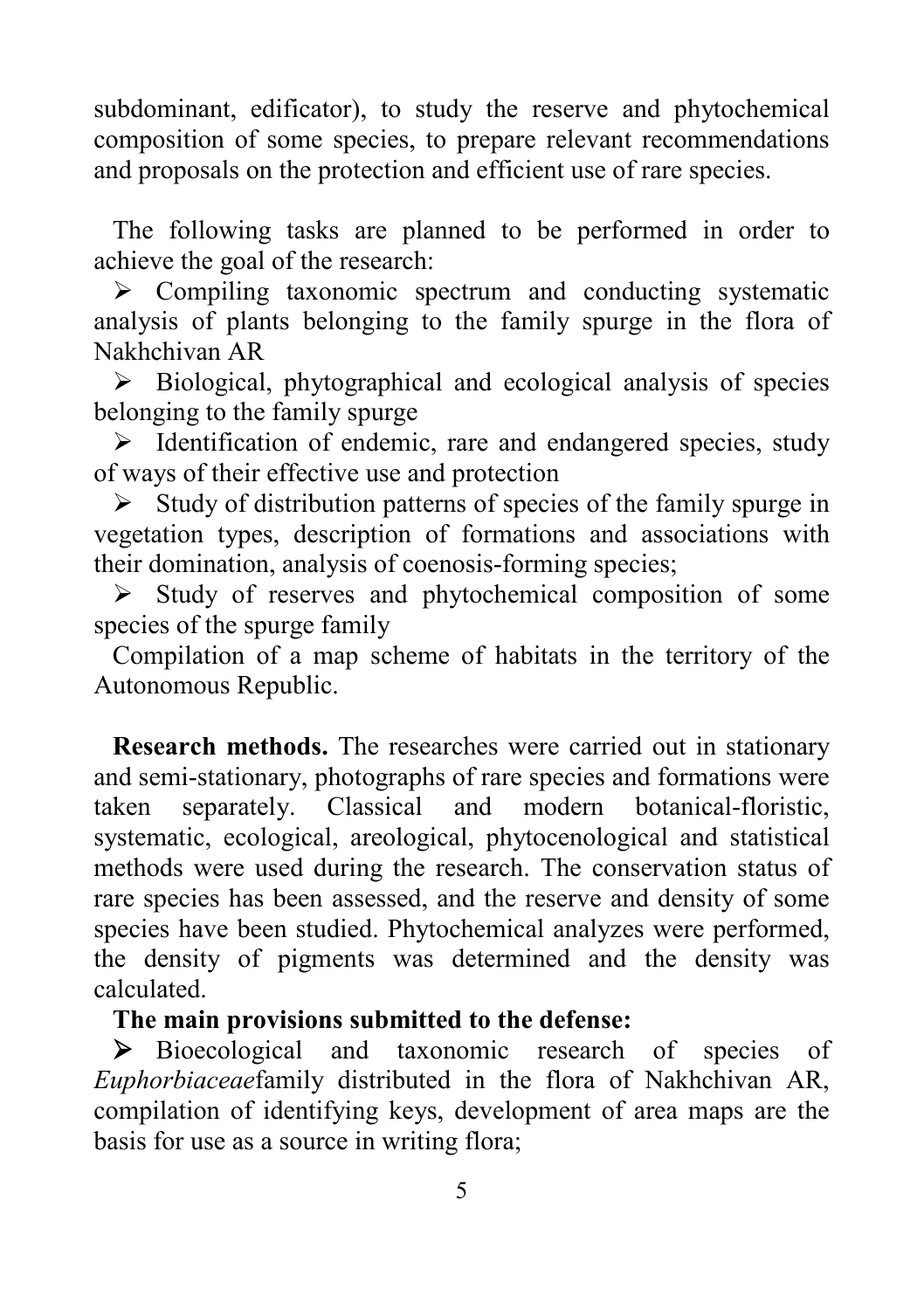Results of a resource assessment of some useful species are suitable for use as a raw material base;

 The species of *Euphorbiaceae* family most of which are resinous, medicinal, oil and dye plants are important for the production of bioactive substances and the development of various applications.

**Scientific novelty of the research.** The final classification spectrum of species included in the family, phytocenoses formed by them, perspectives of use and ways of protection of rare species of *Euphorbiaceae* Juss spread in the territory of Nakhchivan AR are studied at the first time.

4 new species belong to 2 genus for the family: *Acalypha australis* L. - Southern akalifa, *A.hispida* Burm. f. - *Fibrous akalifa*, *Euphorbia marginata*Pursh - Bordered euphorbia and *E.milii* Des Moul. - Milius breast was found for the first time. It that 35 species of 5 genus of the *Euphorbiaceae* family are distributed in the local flora has been clarified. A systematic review and taxonomic spectrum of the representatives of the family was compiled, their bioecological and phytocenological features were studied, and their role in the formation of flora and vegetation of the region was determined.Ecobiomorphological and phytogeographic analysis of natural ecosystems was carried out, rare and endangered species were identified, reserves of some species were calculated and phytochemical composition was analyzed, and the dynamics of pigment accumulation was studied.

For the first time, new distribution zones were discovered for two species whose distribution is not shown in mountainous and high mountain belts, and the plant cenosis formed were described.Modern phytocenological classification of vegetation in summer pastures, subalpine meadows and steppes, in which plant species are dominant, subdominant or component has been given.

8 plant types, 29 formation classes, 87 formations and 128 associations were identified in the classification. 25 phytocenoses were newly discovered for the vegetation of Nakhchivan AR during the study period.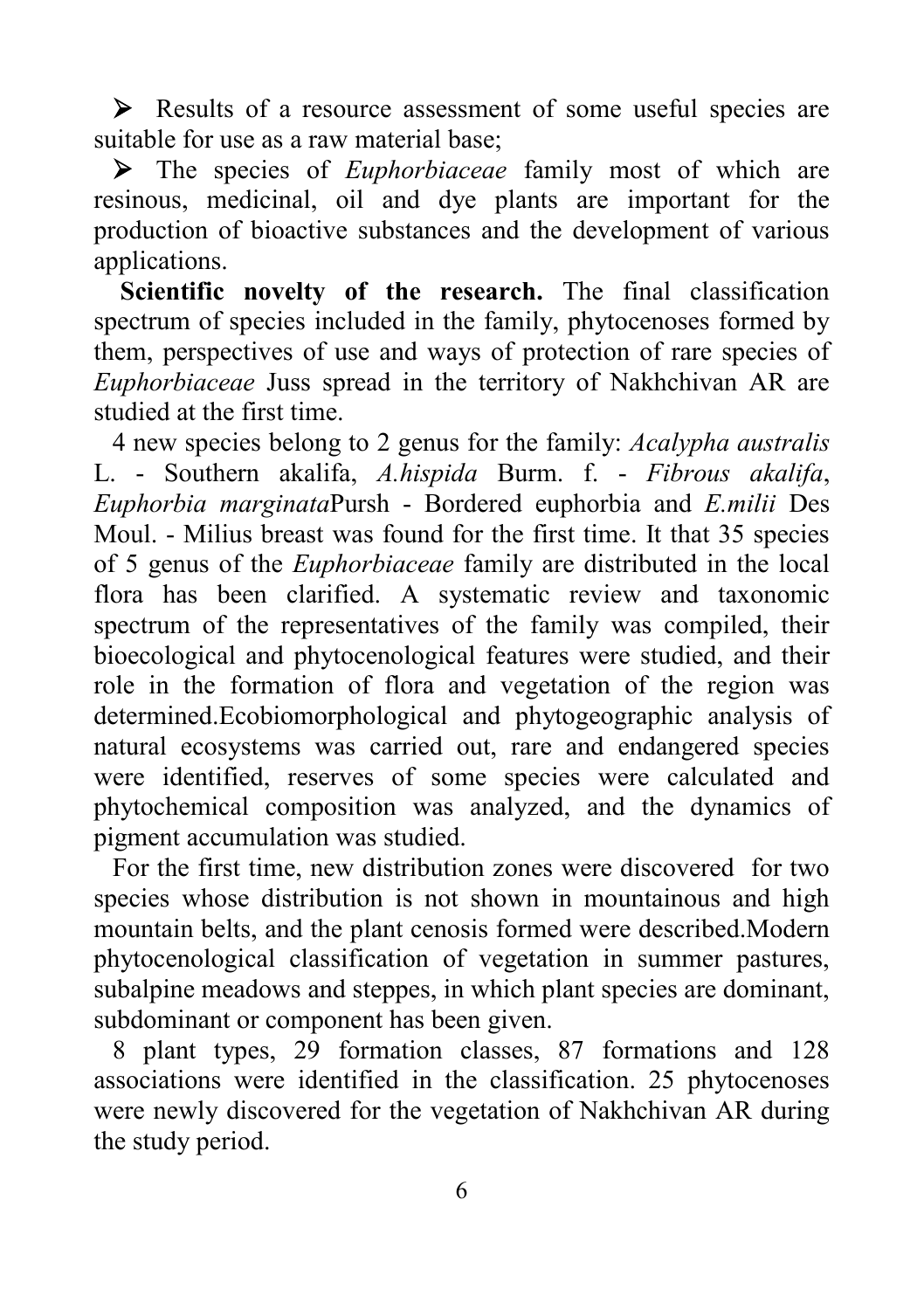Genus and species of the *Euphorbiaceae* family have been identified according to the main diagnostic features, regularity of distribution in altitude zones, abundance, quantity ratios, life forms, cenosis pathogens, geographical-genetic relations, efficient use of biological resources of useful species, protection methods analyzed and scientifically substantiated.

Phytocenoses of the studied species exposed to natural and anthropogenic influences have been identified, relevant proposals and recommendations have been prepared for their improvement, increase of productivity and protection.

**Theoretical and Practical significance of the research.** Changes and additions to the family, as well as systematic and taxonomic analysis, information on rare and useful species can be found in the new edition of "Flora of Azerbaijan", "Useful Plants of Azerbaijan" and "Red Book of Azerbaijan". The results and proposals of the research can be used as a country study material in the teaching of "Biology" and "Ecology" in the institutions of the Ministry of Education of Nakhchivan AR. Numerous plant samples collected during field research are useful for their enrichment by being handed over to the Herbarium funds of the Institute of Bioresources of the Nakhchivan Branch of ANAS, the Institute of Botany of ANAS and Nakhchivan State University. At the same time, plants of the *Euphorbiaceae* family can be used in the manufacture of medicines.

**Approbation.** The main provisions of the dissertation were covered at local and international conferences: at the Conference of Young Scientists and Researchers on "Innovation and Traditions in Modern Botany" - Baku, Azerbaijan (December 20, 2019); "Tropical issues of the development of modern science" Abstracts of VII International Scientific and Practical Confrence, - Sofia, Bulgaria (March 11-13, 2020); The 5th Symposium on EuroAsian Biodiversity – Almaty, Kazakhstan, –Mugla, Turkey (SEAB; 01-03 July, 2021) and was discussed at the seminars of Nakhchivan State University and the Institute of Botany of ANAS.

In general, 10 scientific works reflecting the main provisions of the dissertation were published, 7 of which are papers.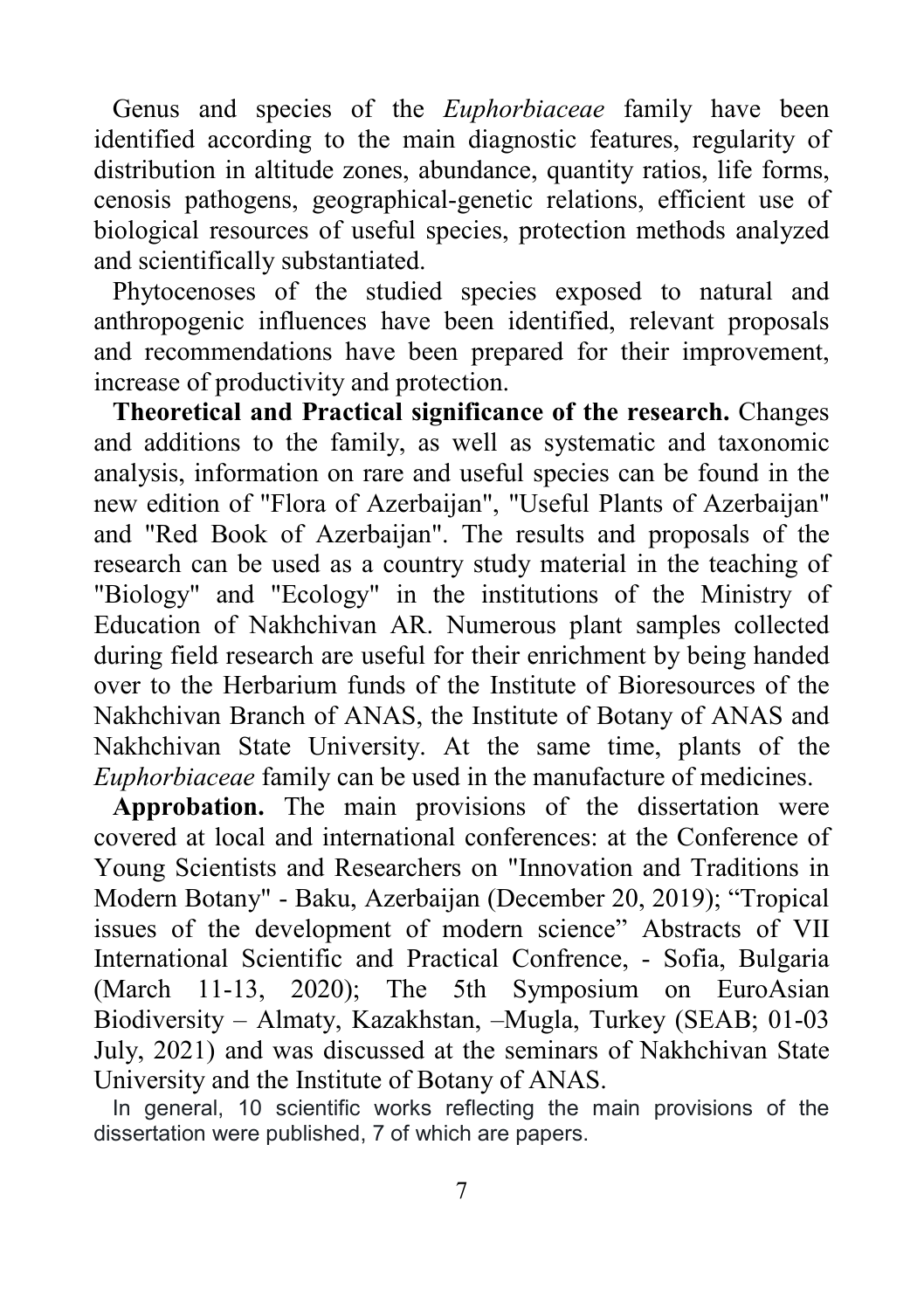**Name of the organization where the dissertation work is performed.** The dissertation work was carried out at the Department of Botany of Nakhchivan State University.

**Volume and structure of the dissertation:** The dissertation is written in the Azerbaijani language and consists of 193 pages. It includes an introduction, a main consisting of 6 chapters, conclusions, suggestions and recommendations (total volume with signs - two hundred and eight thousand), a list of 190 references and appendices used. In the dissertation 36 figure (additional 37), 33 tables, 7 maps are given. The appendices include a complete classification of vegetations of the to which the members of the family belong and pictures of the plant groups they encounter.

### **CHAPTER I.RESEARCH SITUATION OF**  *EUPHORBİACEAE* **JUSS. FAMILYDISTRIBUTED IN THE NAKHCHIVAN AUTONOMOUS REPUBLIC**

The research work for the study of *Euphorbiaceae*family carried out in the territory of the Nakhchivan Autonomous Republic by botanists has been evaluated so far. It became clear that this family has not been studied as a separate object of research for many years, and is reflected only in floristic-systematic works.No work to study the biomorphological and phytocenological characteristics of the representatives of the family, the identification of useful species, as well as the study of the reserves and phytochemical composition of some specieshas been done in the territory of the Autonomous Republic.

## **CHAPTER II.PHYSICAL-GEOGRAPHICAL CONDITIONS, MATERIALS AND METHODS OF THE NAKHCHIVAN AUTONOMOUS REPUBLIC**

**2.1. Physical and geographical conditions of the area.** The relief, climate, average annual temperature, amount of precipitation during the year, water networks and geological structure of the Autonomous Republic were studied on the basis of literature data.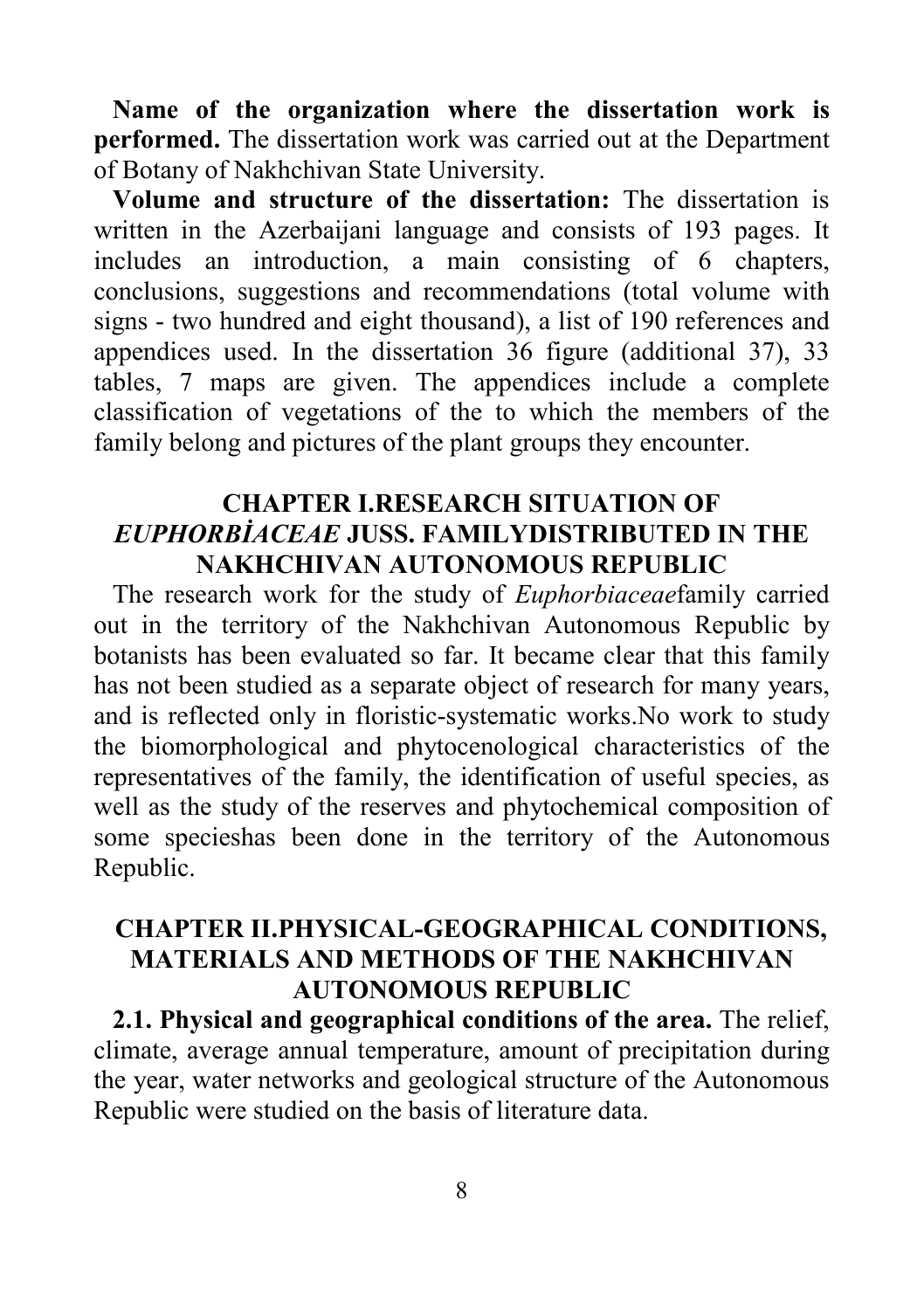**2.2. Research materials and methods.** The research was carried out in short, long-term expeditions on 230 routes in 7 districts of Nakhchivan AR in spring, summer and autumn of 2016-2019 years. "Flora of Azerbaijan" (1955), "Planter of the Caucasus" (1949) and etc. determinants were used in the development of the collected herbarium materials. The taxa are named after modern nomenclature changes, and the conservation status of rare species is based on the IUCN's Red List Criteria (2003; 2012) and the Red Data Book of Azerbaijan (2013). Life forms of plants determined by I.G. Serebryakov (1964) and C.R.Raunkier (1934) methods, phenological observations by I.N.Beydeman (1979) and O.V.Yanser (2018), ecological groups by V.V.Alekhin (1950), A.R.Shennikov (1964), area types, classes, and groups have been classified according to separate studies by A.A.Qrossheim (1936; 1962) and N.N.Portenier (2000). The classification of vegetation is based on the principles of ecological, phytocenological and dominance. The researches of V.V.Alekhin (1950), B.A.Bikov (1978), E.M.Lavrenko (1982), T.A.Rabotnov (1992) were used. Plant reserves and densities were studied according to the methods of I.A. Krylov and A.M.Schreter (1971). Extracts from different parts of plant samples during phytochemical analysis were developed on the basis of modern methods (Godnev, 1952; Shlyk, 1968; 1971; Harborne, 1998; Popova et al., 2009).

# **CHAPTER III.INVESTIGATION OF** *EUPHORBİACEAE*  **JUSS. FAMILY DISTRIBUTED IN THE NAKHCHIVAN AUTONOMOUS REPUBLIC**

**3.1. An overview of the general classification of** *Euphorbiaceae*  **Juss.family**. The *Euphorbiaceae*family is one of the most diverse species of evergreen plants, including trees, shrubs, lianas, and grasses.There are more than 7,500 species of 300 genus on Earth. Different scientists have different views on the classification of *Euphorbiaceae*family in the flora of Azerbaijan.

A.A.Grossheim's for the first time is noted in "Flora of Azerbaijan" (1935)that from 34 species of 5 genus of the family, 22 species and 4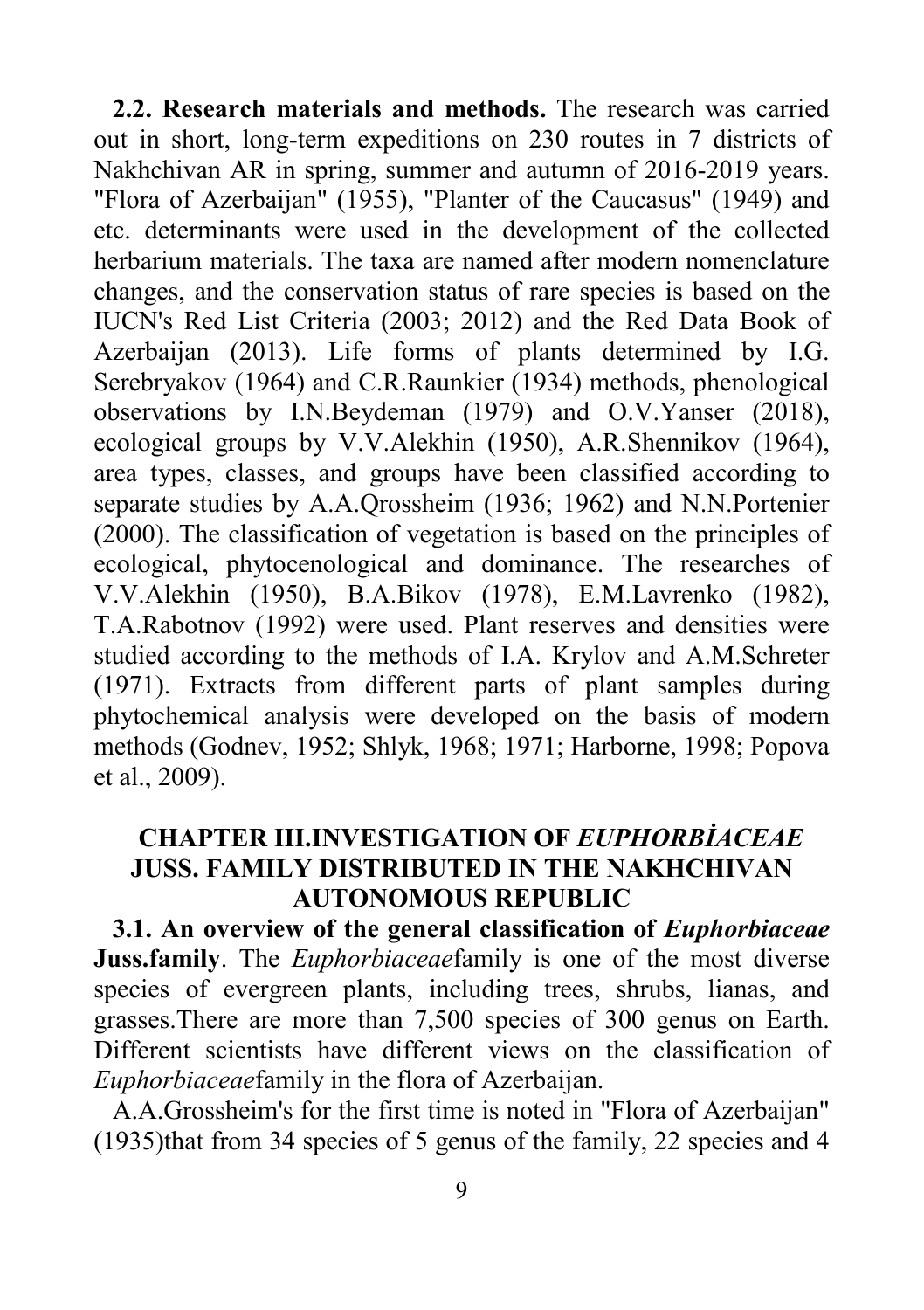genus of the family are distributed in the territory of the Autonomous Republic. 23 out of 46 species of the 6 genus of the family according to"Flora of Azerbaijan" (1955) and E.M. Gurbanov's "Systematics of Higher Plants" (2009), including some species introduced in cultural flora from 54 species of 8 genus 29 species of 4 genus are distributed in the territory of the Autonomous Republic according to A.Asgarov (2016).

**3.2. Taxonomic structure of** *Euphorbiaceae***.** The taxonomic structure of the *Euphorbiaceae* family for the territory of the Autonomous Republic includes 1 order, 1 suborder, 3 sub-family, 4 tribes, 5 genus, 11 sectors and 35 species. In terms of the number of species.The *Euphorbia* L. genus is superior to 26 species (74.29%) and is considered superpolymorphic. The remaining 4 genus account for 9 species (25.71%). One of the other species was considered polymorphic (11.43%), two were considered moderate (11.43%), and one genus was considered minor (2.86%) (Table 1).

**Table 1.**

**The position of species according to genus in the** *Euphorbiaceae*  **Juss. family**

| $N_2$ | Genus                              | Species | In% of the total |  |  |  |  |  |
|-------|------------------------------------|---------|------------------|--|--|--|--|--|
|       |                                    |         | number $(35)$    |  |  |  |  |  |
|       | Andrachne L. - Andrachne           |         | 11,43            |  |  |  |  |  |
| 2.    | Chrozophora A. Juss. - Chrozophora |         | 5,71             |  |  |  |  |  |
| 3.    | Acalypha L. - Acalypha             | 2       | 5,71             |  |  |  |  |  |
| 4.    | Ricinus L. - Ricinus               |         | 2,86             |  |  |  |  |  |
| 5.    | Euphorbia L. - Euphorbia           | 26      | 74,29            |  |  |  |  |  |
|       | Total:                             | 35      | 100              |  |  |  |  |  |

# **CHAPTER IV.BIOECOLOGICAL CHARACTERISTICS OF THE** *EUPHORBIACEAE* **FAMILY IN THE TERRITORY OF NAKHCHIVAN AR**

**4.1. Biomorphological features of species of the** *Euphorbiaceae*  **Juss. family.** Biomorphological features of the species of the*Euphorbiaceae* Juss. family widespread in the Autonomous Republic were studied, and keys by genus and species were compiled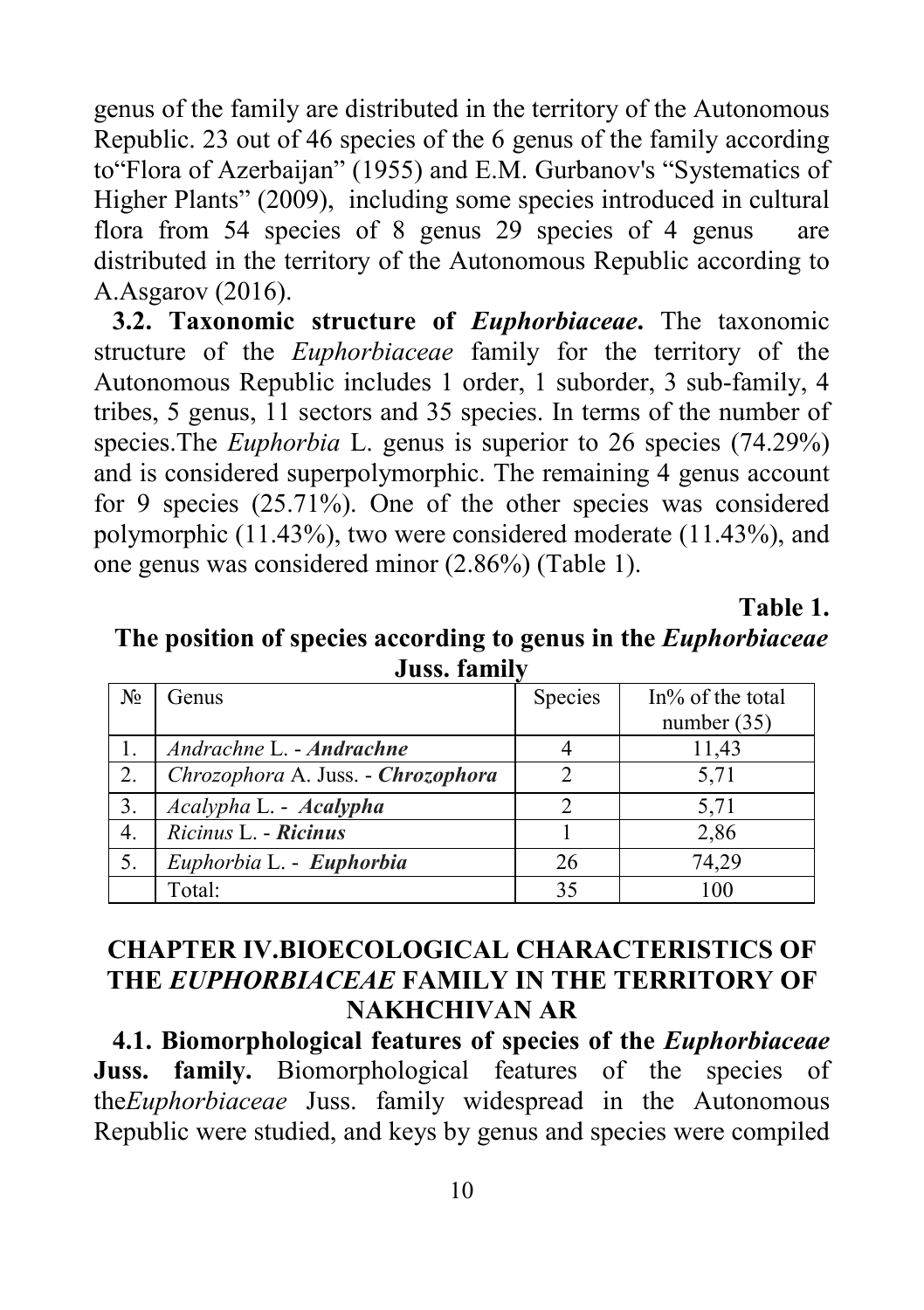(comments are given in the dissertation). The flowers of the genus are unisexual or bisexual, as well as monoecious or dicotyledonous plants. Male flower -  ${}^{*}P_0A_1G_0$ , female flower -  ${}^{*}P_0A_{(0)}G_{(3)}$  is shown by the formula (3). The seeds are endospermic (Figure 1-2).



**Figure 2. Flower structure of** *Euphorbiaceae* **family**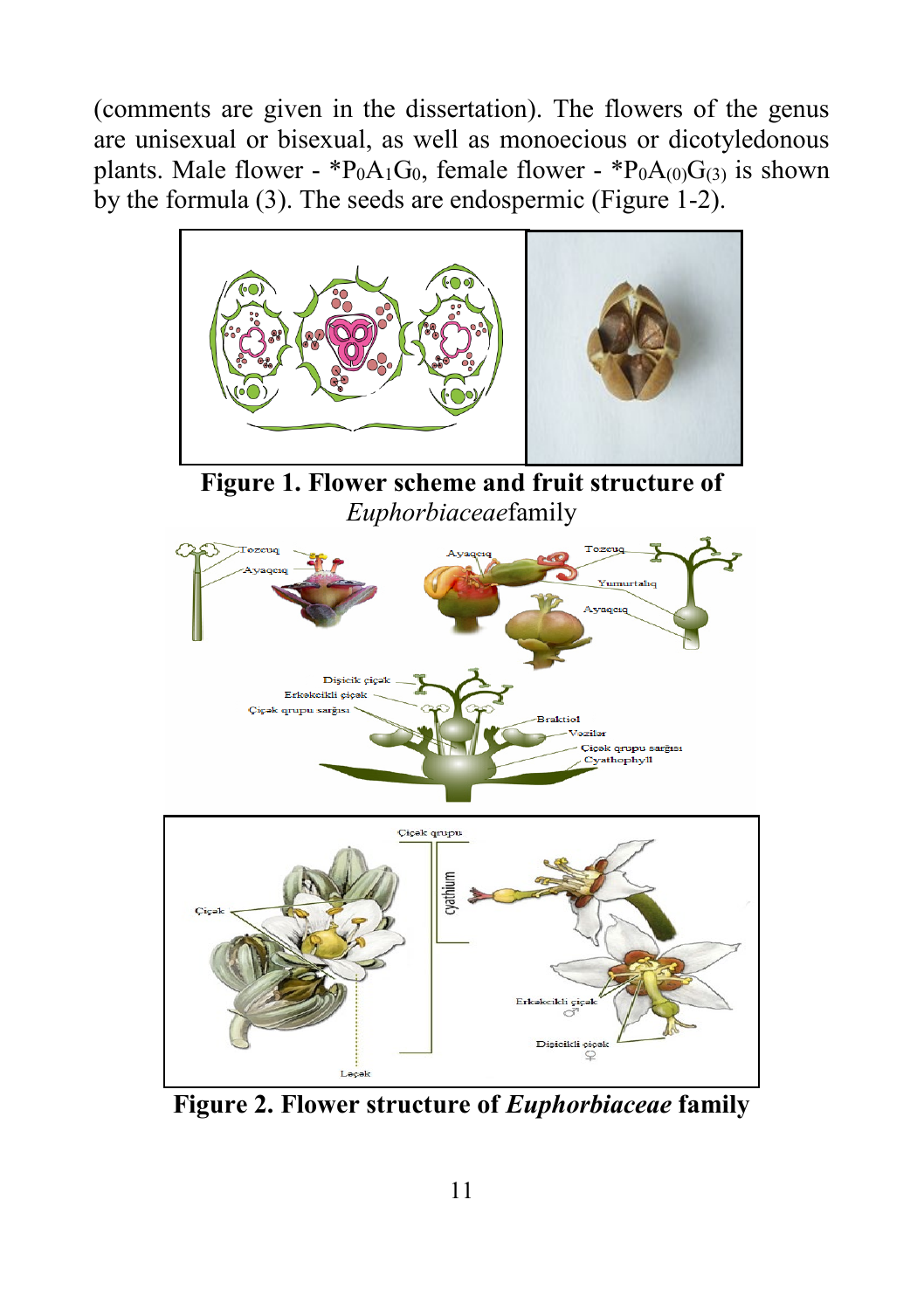**4.2. Geographical (areological) and ecological analysis of the**  *Euphorbiaceae* **family.** Representatives of the family belong to 14 classes or groups of 7 vegetation types according to their geographical and genetic connections. Among them, the predominance of Mediterranean-Iran-Turan, Central Asia, Caucasus, Atropatan and Adventive floragenetic elements was observed. Life forms of plants were studied according to I.G.Serebryakov methods (1964) and 4 out of 35 species are semi-shrubs, 3 are shrubs, 10 are perennials, 18 are monocotyledons (Figure 3) were found.



### **Figure 3. Life forms of the species included in the family (according to Serebyakov)**

Species of the *Euphorbiaceae* family also have been analyzed for life forms developed by Raunkier (1934) (Table 2).

Phanerophytes-megafanerophytes are not found in the genus as can be seen from the table. The 3 shrubs (8.57%) mentioned in the genus belong to nanophanerophytes. Therophytes include 17 species (48.57%) and rank first in the number of species. Hemicryptophytes are second with 9 species (25.71%). Hamephytes include 5 species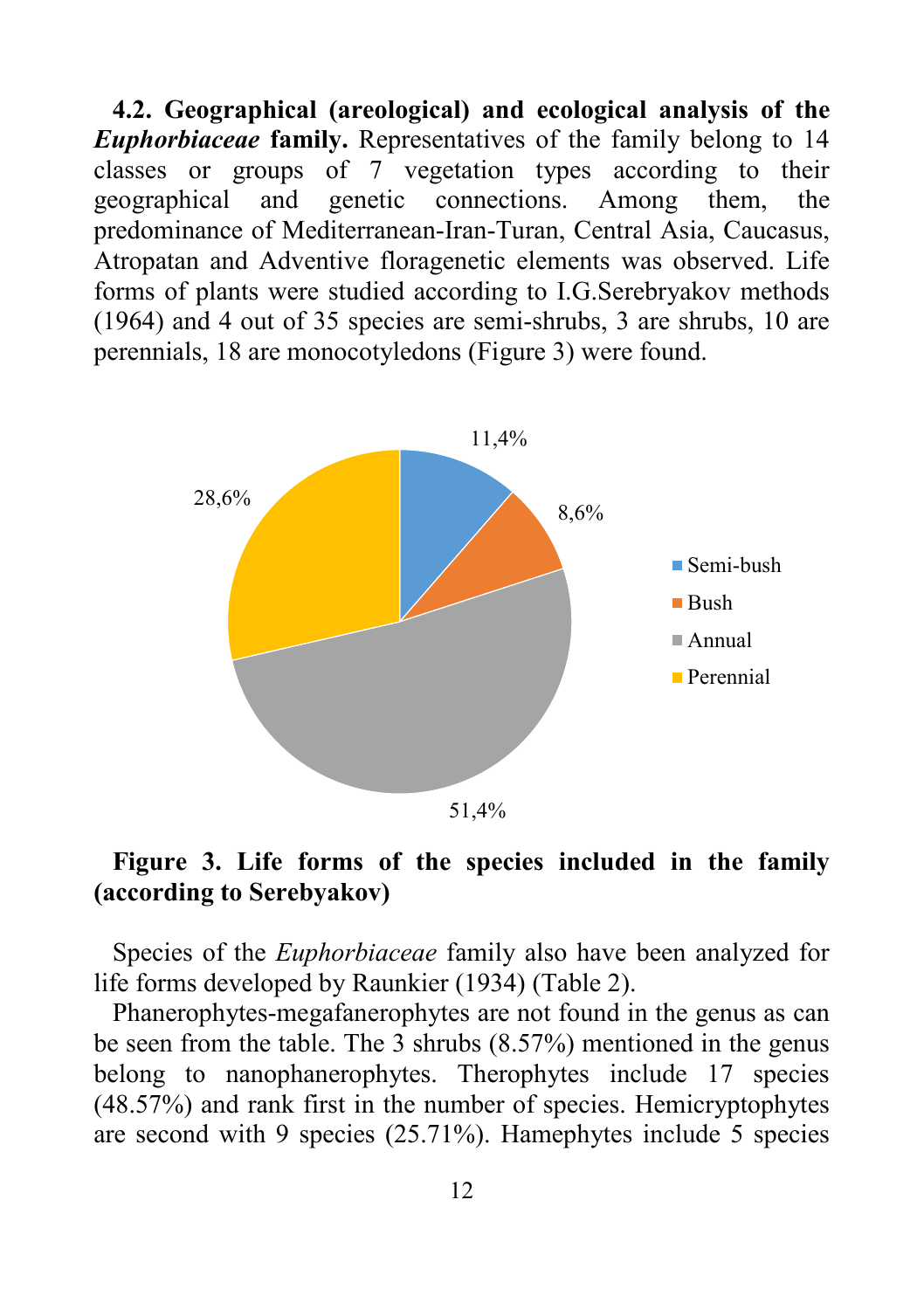(14.29%) of hemispheres and armpits. Only 1 species (2.86%) *Euphorbia condylocarpa* belongs to cryptophytes.

**(according to Raunkier)** Vitla forms species  $In\%$  of the total number Phanerophytes (Ph)<br>
Nanophanerophytes (Nph)<br>
3 8,57 Nanophanerophytes (Nph) 3 8,57<br>Khamephytes (Kh) 5 14.29 Khamephytes (Kh) Hemicryptophytes (Hc) 9 25,71 Cryptophytes  $(C)$  1 2,86 Therophytes (T) 17 48,57 Total: 35 100

**Vital forms of species of** *Euphorbiaceae* **family**

**Table 2.** 

The role of soil-climatic factors in the life of plants was also studied. The plants belonging to the *Euphorbia*genus, distributed in Nakhchivan AR, were divided into 3 eco-biological groups and 14 subgroups according to their attitude to light, humidity and nutrients. There are 17 species of heliophytes in terms of light (48.6%), 14 species in terms of xerophytes (40%) in terms of humidity, and 12 species (34.2%) in terms of nutrients.

**4.3. Regularity of distribution of** *Euphorbia***species on vertical zoning and species richness.**The [spurge,](https://en.wikipedia.org/wiki/Spurge) which is mainly xerophytic plant, and more common in dry, well-lit areas have shown geobotanical studies. In this regard, the first place is occupied by plains and low and middle mountain ranges, the second place is occupied by foothills, the upper mountain range and the third place is occupied by high mountains. Only one species is also found in the lower borders of the subnival zone. They are distributed as a component, dominant and subdominant in different plant types in the subalpine and alpine belts, starting from the plains. Some spurge species in the area have been proven by factual material to be found in higher mountain ranges.

Depending on the diversity of soil and climatic factors, geographical location, orography of the Autonomous Republic, wild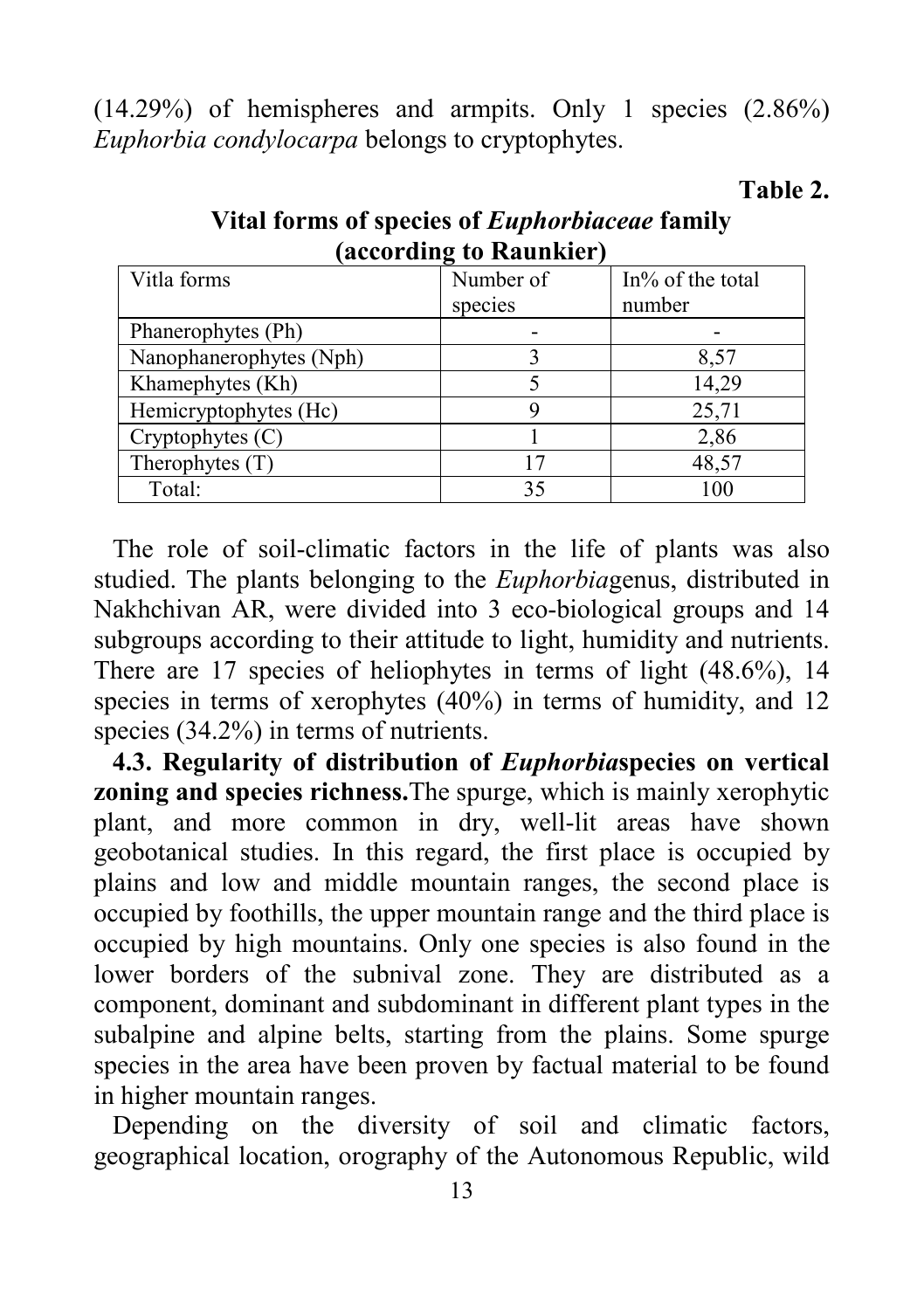*Euphorbia*species are unevenly distributed in different altitude zones: in the plains  $-10$  (28.6%), in the foothills  $-1$  (2.9%), in the lower mountain range - 11  $(31.4\%)$ , in the middle mountain range - 6  $(17.1\%)$ , in the upper mountain range  $-4$   $(11.4\%)$ , in the subalpine belt - 2 (5.7%), alpine and in subnival mountain belts  $1$  (2.9%) species from subalpine mountain belts are rare.For comparative analysis by zones, The species richness of some members of the family was assessed: Boyukduz plain (*E.seguieriana*) in Babek districts; Nakhchivan plain (*E. granulata*); Gulustan plain in Julfa district (*E.marschalliana*); Yayci and Desta plains (*E. helioscopia*) in Ordubad district; in the area of Bichenak-Batabat (*E.iberica*), (Table 3).

Number of species Total number of individuals Species richness index Boyukduz plain 13 98 1,31 Nakhchivan plain 25 121 2,3 Gulustan plain 22 110 2,1 Deste plain 17 132 1,5 Yaychi plain 28 127 2.5 Bichenak-Batabat 35 165 2.9

**Assessment of** *Euphorbia***species variety in some areas**<br>Regions Number of Total number Species richness

**Table 3**

Species richness index (2017) is the lowest in the Boyukduz Plain and Yaychi Plain, 1.31 and 1.5, respectivelywas determined. This indicates the poverty of species in those areas. The index of species richness was 2.9 in Bichenak-Batabat. Species richness in arid plains is low or high or normal in relatively humid mountainous areas.

## **CHAPTER V.PHYTOSENOLOGICAL CHARACTERISTICS OF** *EUPHORBIA***SPECIES SPREAD IN THE NAKHCHIVAN AUTONOMOUS REPUBLIC**

**5.1. Phytocenological study of** *Euphorbia* **species and classification of plant species they include.**The study of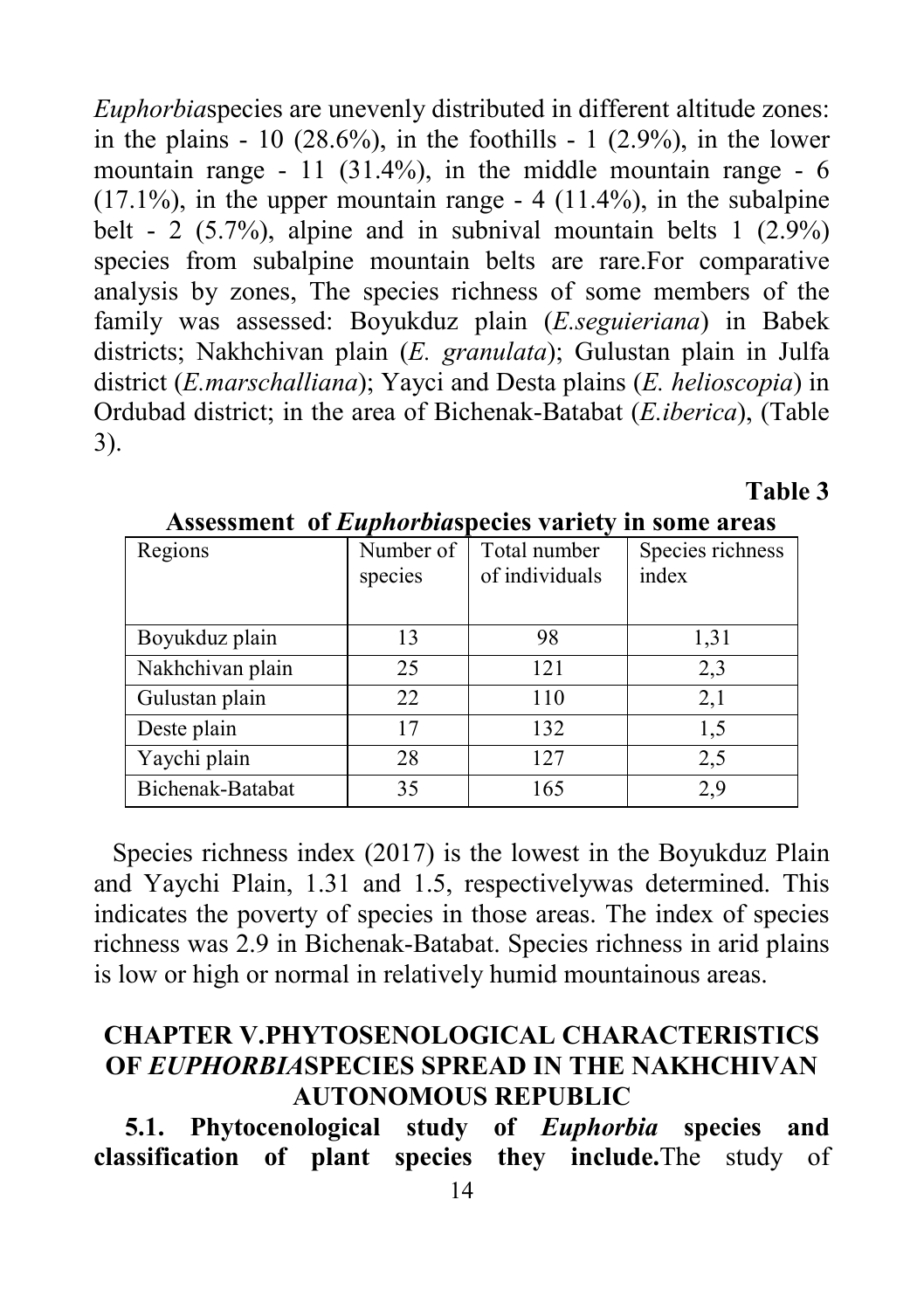phytocenological characteristics of species belonging to the family of spurge and the determination of the classification of plant species to which they belong plays a very important role in terms of studying the current state of vegetation in the area. The abundance and edifice of individual plant species often play a key role, rather than the abundance of individual genus and species in the complexity and physiognomy of plants.Modern phytocenological classification of plants in summer pastures, subalpine meadows and steppes, where *Euphorbia* are dominant, subdominant or component in plant types, has been studied by  $us^{7,8}$  $us^{7,8}$  $us^{7,8}$  $us^{7,8}$ . Dominant species of the family have been identified in the area flora (Table 4).

| $N_2$ | Genus                  | Number<br>of species | By $%$ | Dominant<br>species | According<br>to the total<br>number, by<br>$\%$ |
|-------|------------------------|----------------------|--------|---------------------|-------------------------------------------------|
|       | Andrachne L.           | 4                    | 11,43  | $\mathfrak{D}$      | 5,71                                            |
| 2     | Chrozophora Adr. Juss. | $\mathfrak{D}$       | 5,71   |                     | 2,86                                            |
| 3     | Euphorbia L.           | 26                   | 74,29  | 8                   | 22,86                                           |
| 4     | Acalypha L.            | $\mathfrak{D}$       | 5,71   |                     |                                                 |
| 5     | Ricinus L.             |                      | 2,86   |                     |                                                 |
|       | Total:                 | 35                   | 100    | 11                  | 31,43                                           |

### **Dominant species by the genus of the** *Euhorbiaceae* **Juss.family**

**Table 4**

11 species of cenosis plants are combined in 5 genus, which are mainly dominant species, but can also participate in groupings as

<span id="page-14-0"></span><sup>&</sup>lt;sup>-</sup> Talibov, T.H., Khudaverdiyeva, S.F. Morphobiological and phytocenological features of species belonging to the *Andrachne* L.genus in the territory of the Nakhchivan Autonomous Republic // Proceeding of the Azerbaijan State Agrarian University. –Ganja: –2018. –№1, –p.18-23.

<span id="page-14-1"></span><sup>8</sup> Khudaverdiyeva, S.F. Phytocenological research of some species of the *Euhorbiaceae* Juss.family in the territory of the Nakhchivan Autonomous Republic and the vegetation they include.// - Nakhchivan: Scientific works of Nakhchivan State University, - 2018. -n.7, - p.69-74.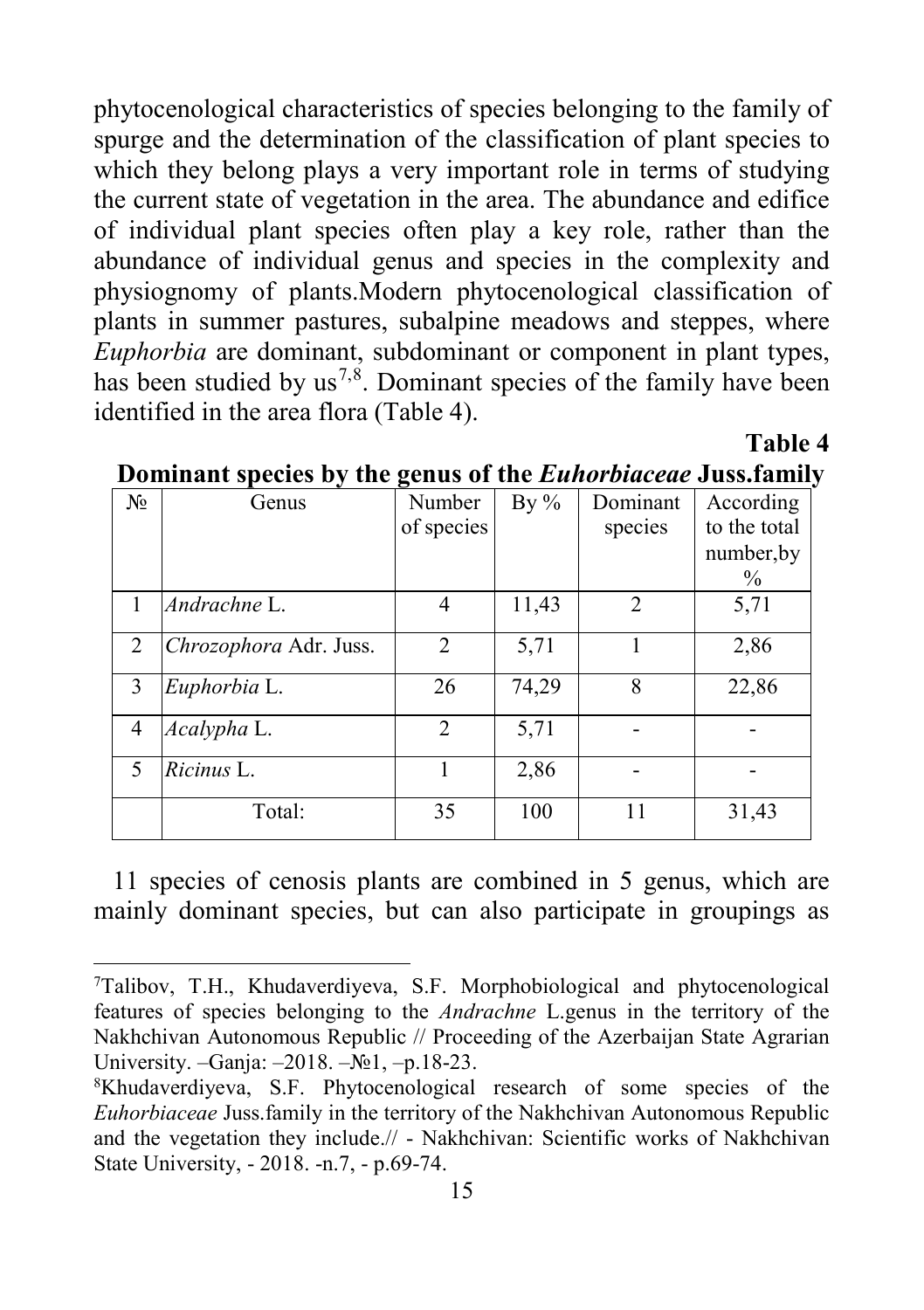edificators and subdominants as can be seen from the table.Examples of dominants and edificators from the *Euphorbiaceae* family that are more important in the formation of vegetation are the following species: *Euphorbia marschalliana, E.seguieriana, E.iberica* and others, the rest: *E.helioscopia, E.arvalis, E.chamaesyce, E.condylocarpa, E.humifusa, E.granulata, E.heteradena, Andrachne filiformis* are more subdominant species. In general, 8 vegetation types (forest, meadow, shrub, mountain xerophyte, mountain steppe, semi-desert, petrophilic, agrophytocenosis), 29 formation classes, 87 formations and 128 associations were identified in the terrestrial flora (Table 5).

**Table 5**

| $N_2$          | Vegetation type                  | Formation      | Subtype | Formation      | Association    |
|----------------|----------------------------------|----------------|---------|----------------|----------------|
|                |                                  | class          |         |                |                |
|                | Forest vegetation                | 3              |         | 9              | 14             |
| $\overline{2}$ | Shrubs                           | $\overline{2}$ |         |                | 11             |
| 3              | Meadow vegetation                | 14             | 5       | 44             | 51             |
| 4              | Mountain-xerophyte<br>vegetation | 3              |         | 12             | 22             |
| 5              | Mountain-steppe<br>vegetation    | 3              |         | 10             | 19             |
| 6              | Petrophilic vegetation           | $\mathfrak{D}$ |         | $\mathfrak{D}$ | $\mathfrak{D}$ |
|                | Semi-desert<br>vegetation        |                |         | $\mathfrak{D}$ | 9              |
| 8              | Agrophytocenosis                 |                |         |                |                |
|                | Total:                           | 29             | 5       | 87             | 128            |

**Classification of plant groups created by species of**  *Euphorbiaceae* **Juss. family by plant types** 

 For the first time, we described 25 phytocenoses, of which one is a formation class, 6 - formations, 15 - associations and 3 - groupings (Table 6). It should be noted that these groupings are formed by the dominance and subdominance of species of the spurge family.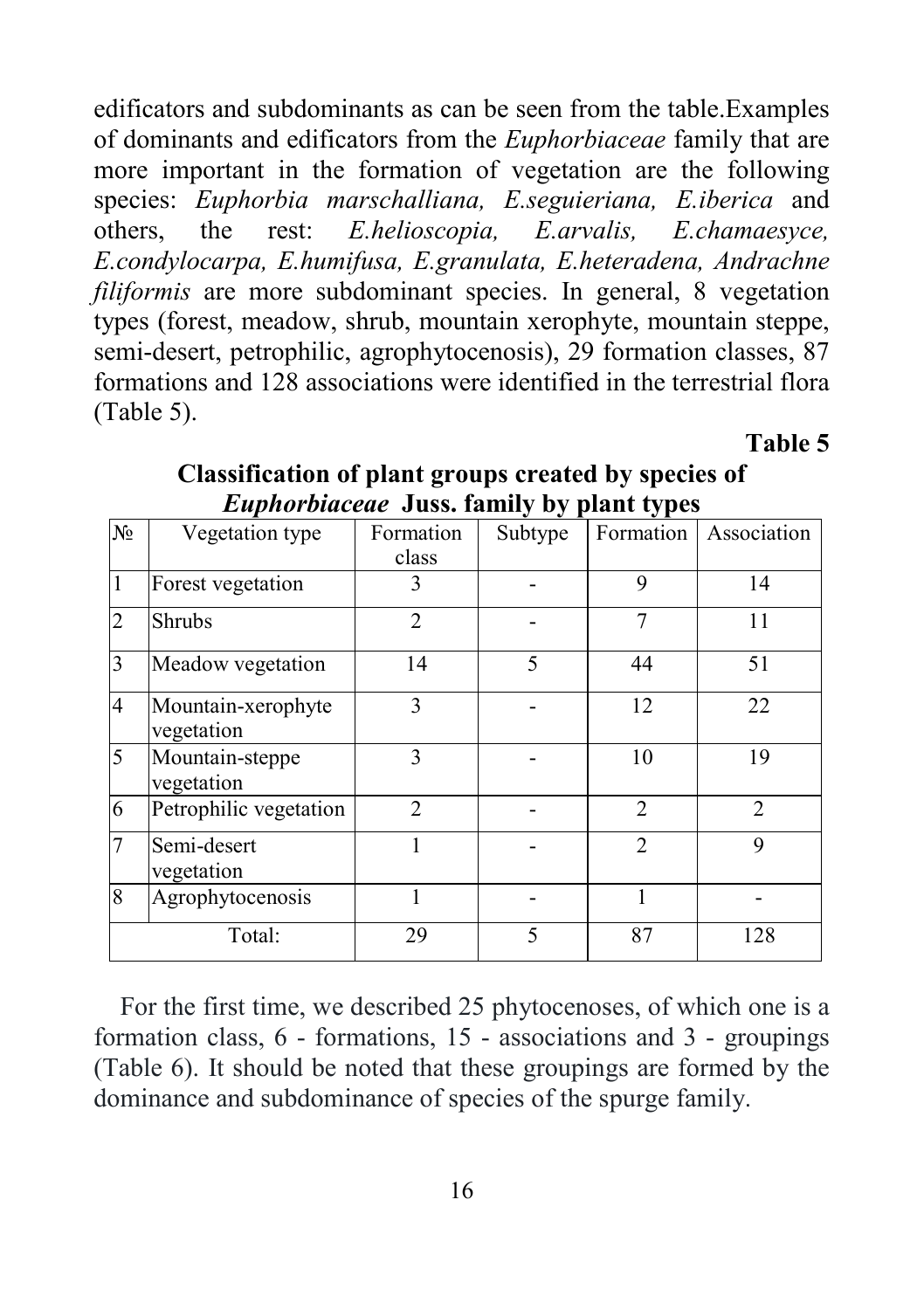### **Table 6**

| New phytocenoses formed with the participation of the species of |
|------------------------------------------------------------------|
| the family Euphorbiaceae Juss.                                   |

| N°               | Name of phytocenoses                           |  |  |
|------------------|------------------------------------------------|--|--|
| Formation class  |                                                |  |  |
| 1.               | grain-sedge-motley grases-spurge               |  |  |
| Formations       |                                                |  |  |
| 1.               | tiled iris-spurge                              |  |  |
| $\overline{2}$ . | bush-grain-ephemeral-spurge                    |  |  |
| $\overline{3}$ . | goat's wheat-buckthorn-spurge                  |  |  |
| 4.               | spurge-sorrel-monkshood-scotch thistle         |  |  |
| 5.               | spurge-blue grass- amoria                      |  |  |
| 6.               | spurge-gromwell-dogrose                        |  |  |
| Associations     |                                                |  |  |
| 1.               | motley grases - ephemeral - sunflowered-spurge |  |  |
| 2.               | dog's tooth grass - motley grases - spurge     |  |  |
| 3.               | spurge - spirea - ajlet- apple                 |  |  |
| 4.               | goat's wheat - motley grases - spurge-juniper  |  |  |
| 5.               | spurge-peashrub- goat's wheat-bean caper       |  |  |
| $\overline{6}$ . | spurge-wormwood-sage-pepperwort                |  |  |
| 7.               | spurge-wormwood-feather grass                  |  |  |
| 8.               | segiyerov spurge-iranian tickseed-aegilops     |  |  |
| 9.               | spurge-betony                                  |  |  |
| 10.              | wormwood-tickseed-spurge                       |  |  |
| 11.              | spurge-speedwell-eastern poppy-blue grass      |  |  |
| 12.              | spurge-giant fennel-blue grasses-eastern poppy |  |  |
| 13.              | spurge-blue grasses-peas                       |  |  |
| 14.              | spurge-chaerophylle-comfrey                    |  |  |
| 15.              | spurge-dandelion-crowfort-omum plant           |  |  |
| Grouping         |                                                |  |  |
| 16.              | gravelly spurge-two-inch aegilops              |  |  |
| 17.              | eastern spurge-blue knapweed                   |  |  |
| 18.              | spurge-bedstraw-valeriana-giant-fennel         |  |  |

 **5.2. Conservation of endemic and rare species of**  *Euphorbiaceae* **family***.* Climate change in nature and increasing anthropogenic pressures can affect the elements of biodiversity in various ways, bringing some of them to critical levels. In this case, endemic and rare species that are poorly adapted to the conditions,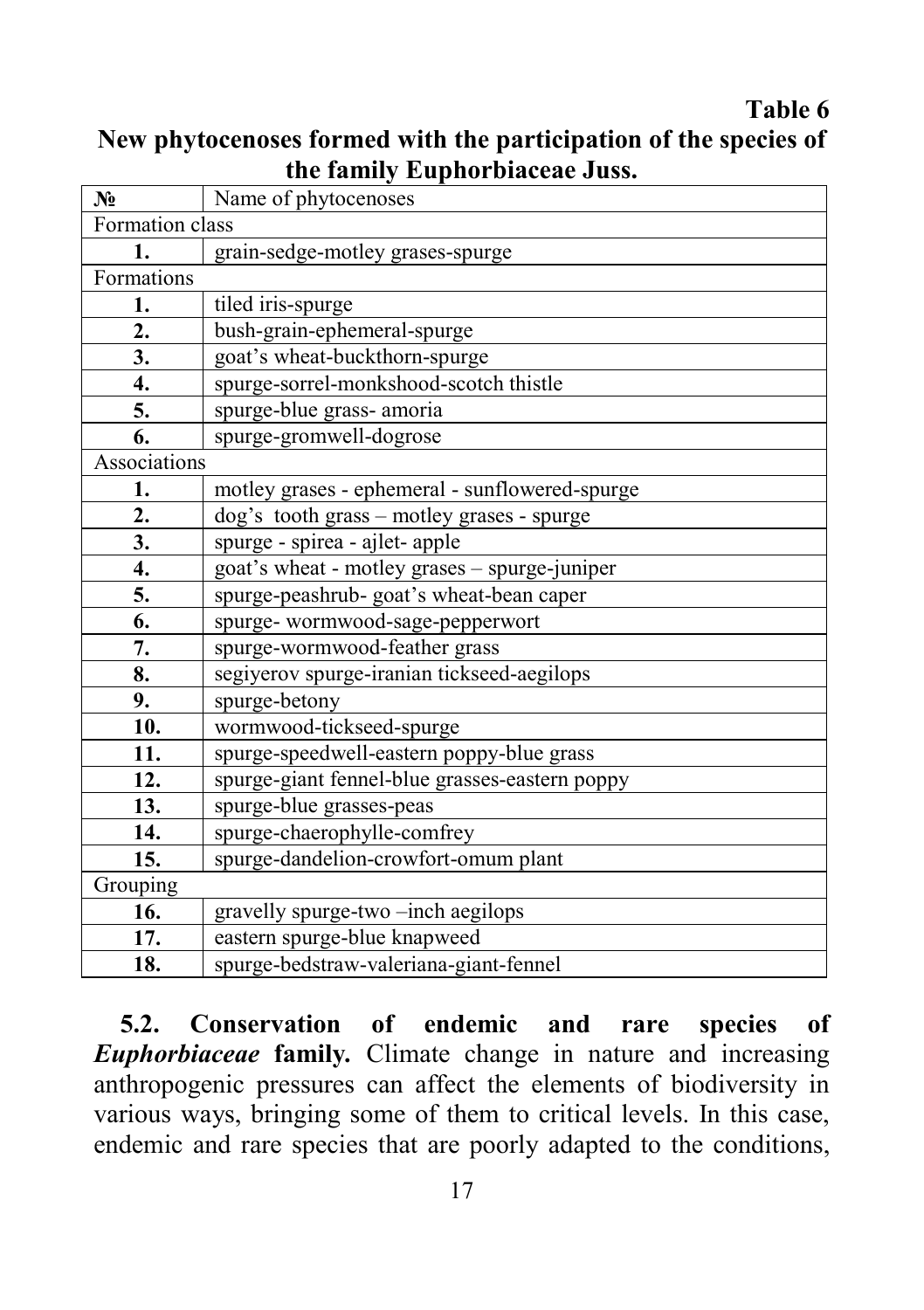especially those belonging to the regions, become few in number or are in danger of extinction, unable to recover their populations. In this regard, the biodiversity of each region should be periodically inspected, the condition of the species should be monitored and an appropriate action plan should be developed for their protection<sup>[9](#page-17-0)</sup>.

 6 species of spurge are found in Azerbaijan only in the territory of Nakhchivan AR: *Andrachne filiformis, Andrachne buschiana, Euphorbia azerbaydzhanica, E.grossheimii, E.iberica, E.marschalliana* most of which are subendemic species (map).



**Map**. **Map-scheme of subendem species of spurge found in Nakhchivan AR**

 New distribution zone of *Euphorbia azerbaydzhanica* species around the Chalkhangala village in the Kangarli district also has been discovered by us.

-

<span id="page-17-0"></span><sup>9</sup> Гамбург, К.З., Казановский, С.Г., Верхозина, А.В., Кривенко, Д.А. Реинтродукция как способ сохранения редких и исчезающих растений Прибайкалья // Экологический риск и экологическая безопасность: Мат. III Всерос. науч. конф. с междунар. участием: В 2-х томах. –Иркутск: Инст. Геогр.им В.Б. Сочавы СО РАН. –2012. –Т. 2, –c.235-237.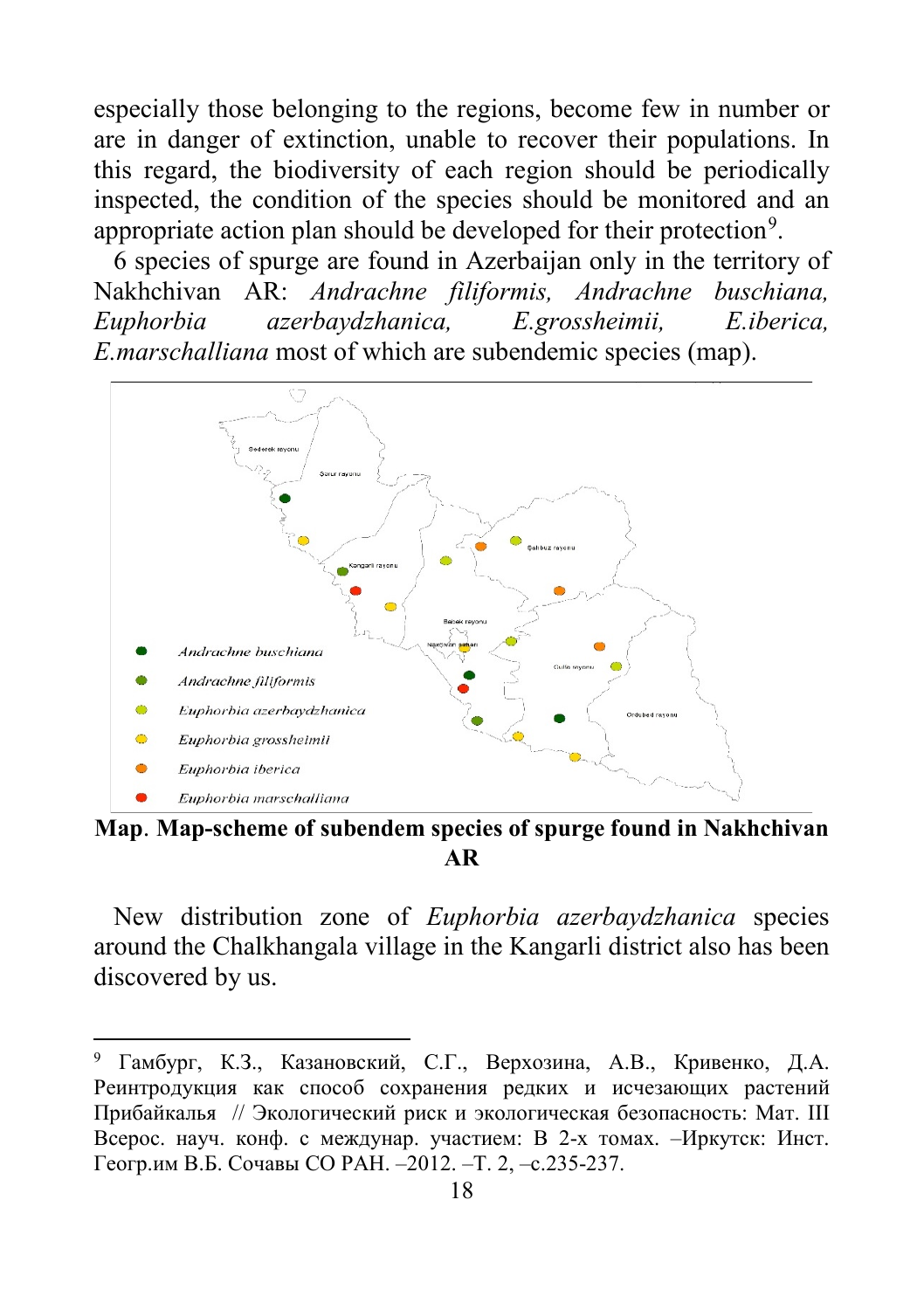The localities of *Andrachne filiformis* and *Andrachne buschiana,* the distribution of which is limited to the territory of Nakhchivan AR, have been determined by us.

 *Andrachne filiformis* is found in Azerbaijan only in the territory of Nakhchivan AR in the lowland plains, in the vegetation of sparsely arid dry slopes. In the populations encountered, groupings are caused by internal faults, unfavorable soil and climatic conditions, which delay the natural recovery and reduce the reserves. *Andrachne buschiana* was revealed in the vegetation of stony, rocky and sparsely shrubbed dry slopes in Nehram-Darasham of Babek district and Daridagh areas of Julfa district. Since both species are represented by a small number of samples within the population, as well as the status of these species with representatives of another genus within the phytocenosis was assessed<sup>[10](#page-18-0)</sup> (Table 7) and the exact locations of each species on the map were clearly indicated.

**Table 7**

|                | Autonomous Republic          |                 |                    |                      |  |  |  |  |  |
|----------------|------------------------------|-----------------|--------------------|----------------------|--|--|--|--|--|
| $N_2$          | Name of species              | Red Book of the | Red Book of        | <b>IUCN</b> Red list |  |  |  |  |  |
|                |                              | Republic of     | the                | evaluation           |  |  |  |  |  |
|                |                              | Azerbaijan      | Nakhchivan         |                      |  |  |  |  |  |
|                |                              | (2013)          | AR (2010)          |                      |  |  |  |  |  |
|                | Euphorbia marschalliana      | VU D2           |                    |                      |  |  |  |  |  |
|                | Boiss.                       |                 |                    |                      |  |  |  |  |  |
| 2              | Euphorbia oblongifolia       | VU D2           |                    |                      |  |  |  |  |  |
|                | (C.Koch) C.Koch              |                 |                    |                      |  |  |  |  |  |
| 3              | Euphorbia                    |                 | VU B <sub>2a</sub> |                      |  |  |  |  |  |
|                | azerbaydzhanica Bordz.       |                 |                    |                      |  |  |  |  |  |
| $\overline{4}$ | Euphorbia grossheimii        |                 |                    | $EN B1$ ab $(i, ii,$ |  |  |  |  |  |
|                | Prokh.                       |                 |                    | $iii, iv, v) + 2b$   |  |  |  |  |  |
|                |                              |                 |                    | (i, ii, iii, iv, v)  |  |  |  |  |  |
| 5              | Andrachne filiformis Pojark. |                 |                    | VU D2                |  |  |  |  |  |
| 6              | Andrachne buschiana Pojark.  |                 |                    | VU D2                |  |  |  |  |  |

**Assessment of rare and endangered** *Euphorbia***species in the Autonomous Republic**

<span id="page-18-0"></span> <sup>10</sup> Talıbov, T.H. Naxçıvan Muxtar Respublikasında yayılan Süddüyənkimilər fəsiləsinin nadir növləri /T.H.Talıbov, S.F.Xudaverdiyeva //AMEA Naxçıvan Bölməsi. Xəbərlər, Təbiət və texniki elmlər seriyası, –Naxçıvan:Tusi, –2018. –Cild  $14, -N<sub>2</sub>4, -s. 74 -81.$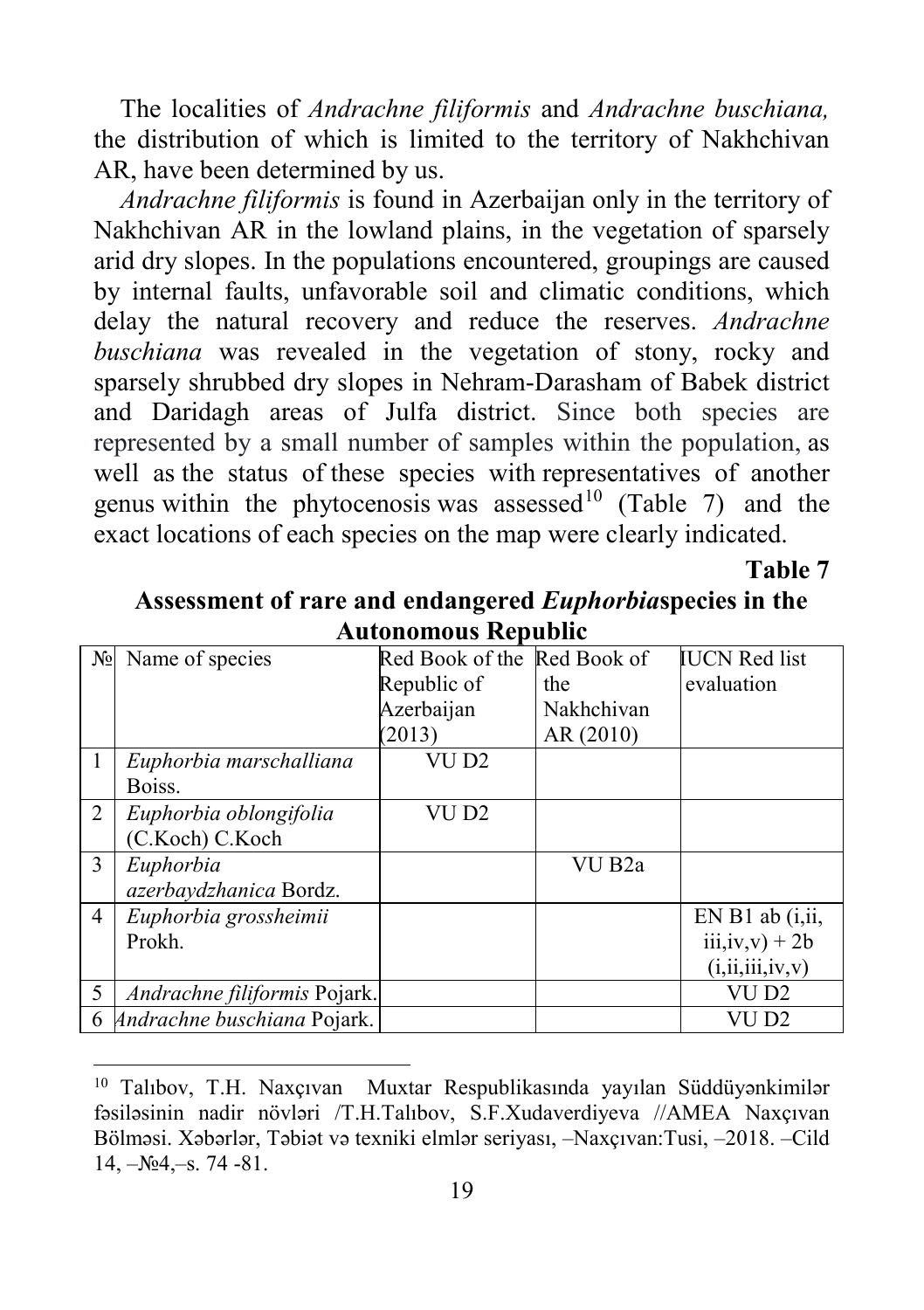# **CHAPTER VI.SIGNIFICANCE, PRECAUTIONS AND PHYTOCHEMICAL COMPOSITION OF SPECIES OF**  *EUPHORBIACEAE* **Juss. FAMILYDISTRIBUTED IN THE NAKHCHIVAN AUTONOMOUS REPUBLIC**

**6.1. Importance of species of the** *Euphorbiaceae* **family.** All *Euphorbia* species containresin and rubber. Some species, like valuable ornamental plants have found a worthy application in landscaping and horticulture. Other species of the family are used in relevant industries as a source of raw materials rich in chemical composition and biologically active substances. 17 are resinous, 7 are ornamental, 6 are resinous and medicinal, 2 are ornamental and medicinal, 4 are dyes and medicinal, and 1 are oily, ornamental and medicinal species of the *Euphorbia* species distributed in the Autonomous Republic are considered.

**6.2. Reserves of some species of the** *Euphorbiaceae* **family.** The use of plant products in various industries has become widespread in the last century. In particular, the use of various plants as a source of biologically active substances in the protection of human health is an indispensable part of traditional medicine. In this regard, the identification of valuable species of spurge and the calculation of their reserves are relevant.

Reserves of *Andrachne telephioides, Chrozophora tinctoria, Chrosophora hierosolymitana, Euphorbia iberica, Euphorbia seguieriana, Euphorbia virgata and Euphorbia falcata* are assessment in the territory of the Autonomous Republic<sup>[11](#page-19-0)</sup> (Table 8).

 *Chrozophora tinctoria* (16.2-22.1c/ha), *Chrozophora hierosolymitana* (14.3-15.4 c/ha) and *Euphorbia seguieriana* (12.37- 15.9 c/ha) have higher annual operating reserves in the studied plant groups.

<span id="page-19-0"></span> <sup>11</sup> Khudaverdieva, S.F. Stocks of some useful species of the *Euphorbiaceae* family, common in the Nakhichevan Autonomous Republic of Azerbaijan // Bulletin of Science and Practice. -2020. -vol. 6, -No. 5, -p. 46-52. https://doi.org/10.33619/2414-2948/54/05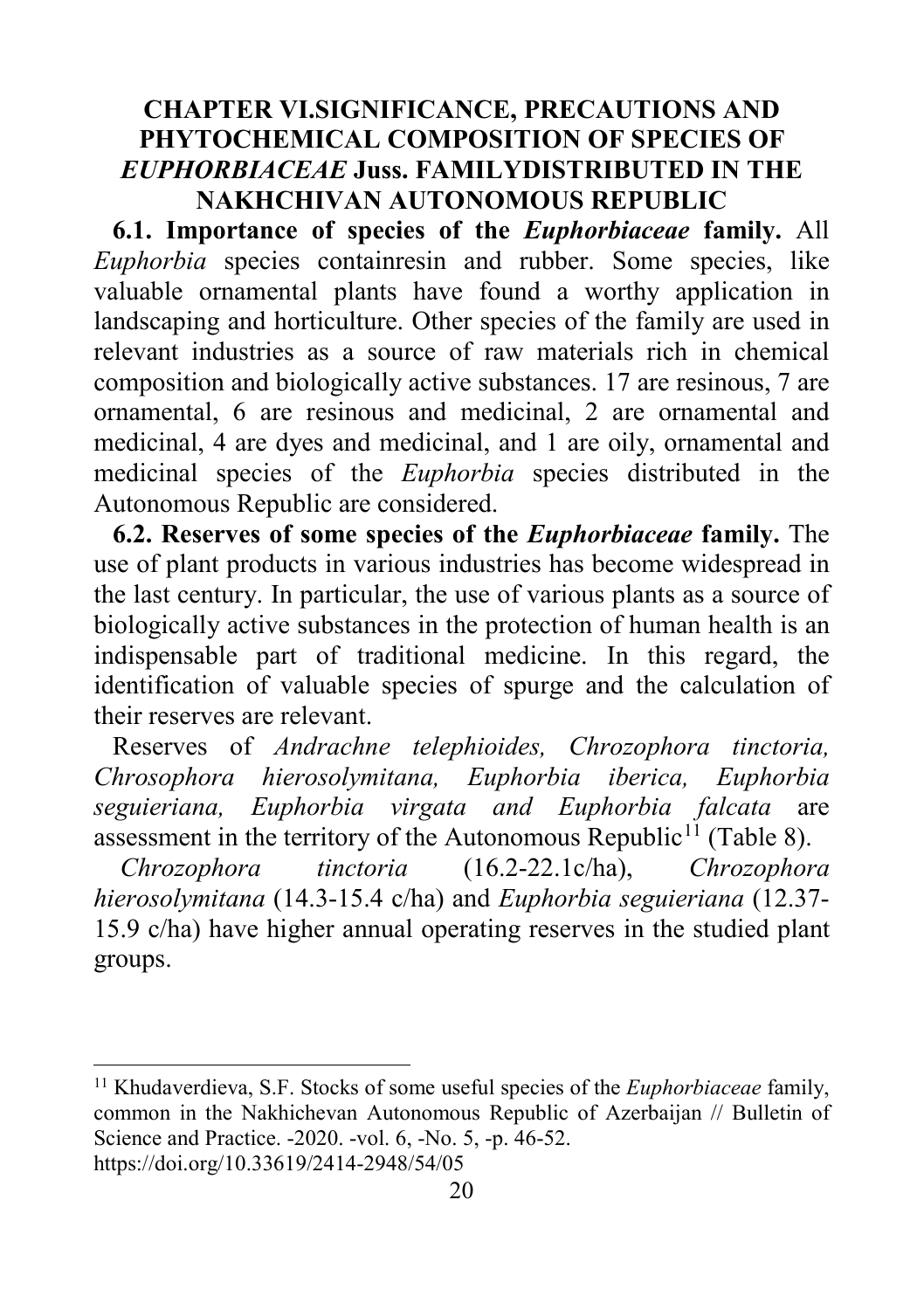### **Table 8**

| <i>Luphorbuceue</i> Tannry In Horistic regions |                 |                     |                     |           |         |                 |         |         |         |
|------------------------------------------------|-----------------|---------------------|---------------------|-----------|---------|-----------------|---------|---------|---------|
|                                                | Bioloji ehtiyat |                     | Operational reserve |           |         | Dry weight loss |         |         |         |
| Species name                                   | $gr/m^2$ )      |                     | (c/he)              |           |         | (c/he)          |         |         |         |
|                                                | BD              | JD                  | ShD                 | <b>BD</b> | JD      | ShD             | BD      | JD      | ShD     |
| Euphorbia                                      | $289+$          |                     | 361,1               | 12,37     |         | $15,9+$         | $2,48+$ |         | $3,19+$ |
| seguieriana                                    | 12,87           |                     | $+27,3$             | $\pm 1,5$ |         | 3,0             | 0,10    |         | 0,17    |
| Euphorbia                                      | 203,2           |                     | 181,7               | $5,72+$   |         | $9,48+$         | $1,14+$ |         | $1,90+$ |
| virgata                                        | $+20$           |                     | $+20,1$             | 1,12      |         | 2,6             | 0,7     |         | 0,5     |
| Euphorbia                                      |                 |                     | $214 +$             |           |         | $4,82+$         |         |         | $0,96+$ |
| iberica                                        |                 |                     | 14,3                |           |         | 0,8             |         |         | 0,16    |
| Euphorbia                                      |                 | 192,9               |                     |           | $6,34+$ |                 |         | $1,27+$ |         |
| falcata                                        |                 | $+26,0$             |                     |           | 2,4     |                 |         | 0,33    |         |
| Chrozophora                                    | $269+$          |                     | $223+$              | $14,3+$   |         | $15,4+5,$       | $2,9+$  |         | $3,1+$  |
| hierosolymitana                                | 15              |                     | 31,7                | 4,2       |         | 6               | 0,8     |         | 0,9     |
| Chrozophora                                    |                 | $328 +$             | 311,4               |           | $16,2+$ | $22,1+7,$       |         | $3,24+$ | $4,42+$ |
| tinctoria                                      |                 | 16,9                | $+17,7$             |           | 2,7     | 4               |         | 0,78    | 1,1     |
| Andrachne                                      |                 | 188,6 173,5         |                     | 2,04      | $3,79+$ |                 | $0,41+$ | $0.76+$ |         |
| telephioides                                   |                 | $\pm 26.3 \pm 23.7$ |                     | $+0,62$   | 0,87    |                 | 0,12    | 0,21    |         |

**Raw material resources (raw weight) of some species of**  *Euphorbiaceae* **family in floristic regions**

*Note: BD-Babek district, JD-Julfa district, ShD-Sharur district*

**6.3. Phytochemical study of some species of** *Euphorbiaceae* **family.**In general, *Euphorbia* species have bioactive compounds rich in chemical composition. Of these, *Chrozophora tinctoria* was selected for its variety of growing conditions, as well as its importance as a medicinal and dye plant. Extraction of individual substances from ethanol extract of fruits of *Chrozophora tinctoria* was carried out by column chromatography. A thin layer of plant ethanol extract was chromatographed, Rf values were obtained and the values obtained are shown in Table 9.

**Table 9**

### **Rf values on a thin-layer chromatogram of** *Chrozophora tinctoria*

| The resulting compounds                                | Rf         |
|--------------------------------------------------------|------------|
|                                                        | assessment |
| Cyanide 3-glucoside                                    | 0.6        |
| Cyanide 5-glucoside                                    | 0.6        |
| Cyanide3-sophoroside-5-glucoside                       | 0,53       |
| Cemferol 3-O-(-6-α-O-ramnopyranosyl)-β-glucopyranosite | 0,65       |
| Cyanide 3,7,3'-triglycoside                            |            |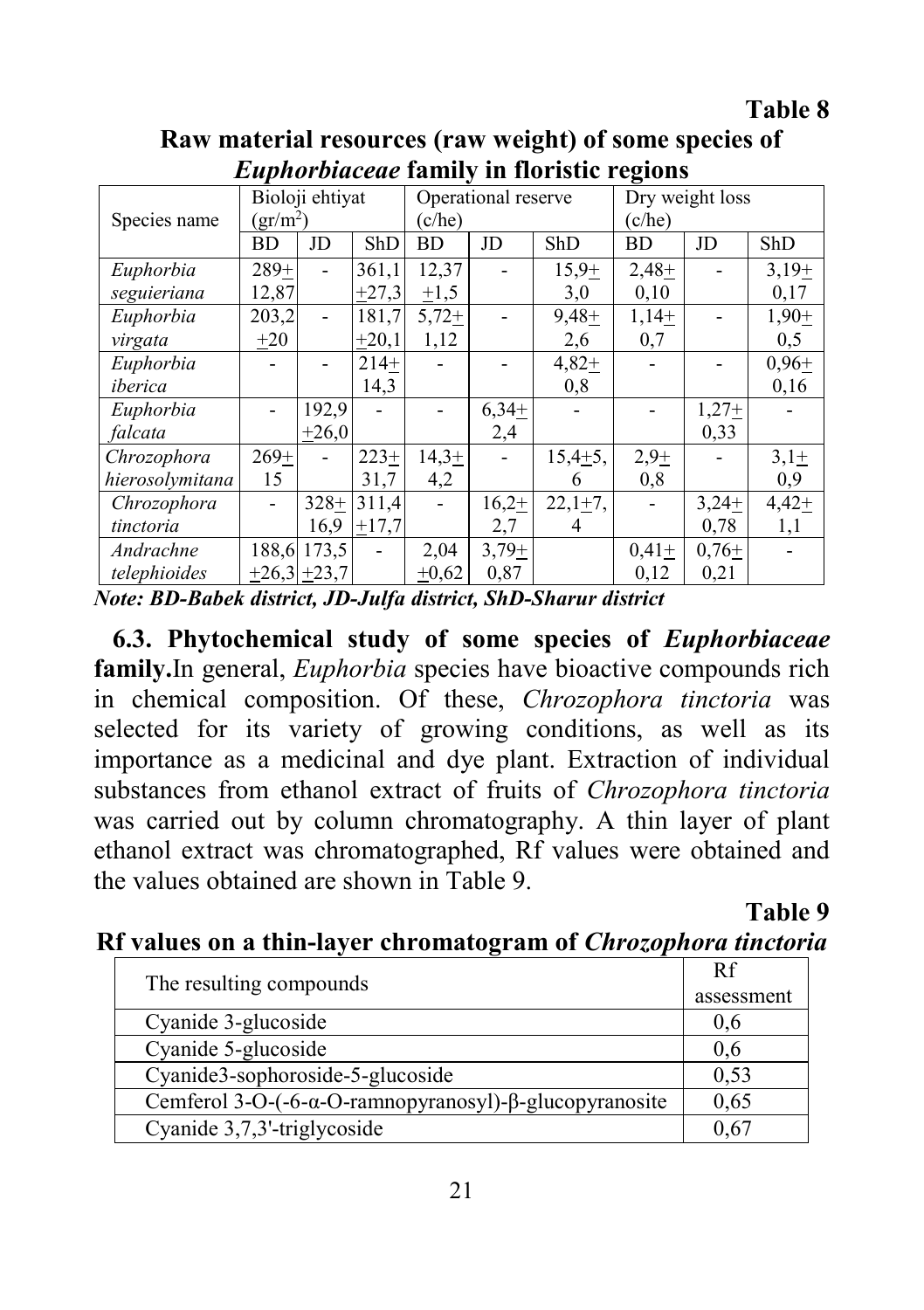The extract contains flavonoids 3-O-(-6-α-O-ramnopyranosyl)-βglucopyranosite, cyanide 3,7,3'-triglycoside, cyanide 3-sophoroside-5-glucoside, cyanide 3- glucoside and cyanide 5-glucoside were found.

**6.3.1. Dynamics of changes in the amount of chlorophyll and carotenoid pigment in the leaves of** *Chrosophora tinctora***.** The adaptive response of plants to the environment is also reflected in their physiology<sup>[12](#page-21-0),13</sup>. It is known that the activity of the pigment apparatus in plants varies not only depending on its structure, but also on climatic conditions, and most importantly, the level of insolation of sunlight<sup>14</sup>. Thus, high levels of insolation usually lead to low levels of chlorophyll in the plant, which indicates that the plant is light-loving, as well as adaptable to environmental conditions. So, the level of insolation is not the same everywhere, and the spectral distribution of sunlight occurs. This also affects the composition of photosynthetic pigments. The study of the amount of these pigments, and the analysis of their relative variability is a key indicator of the degree of adaptation of the plant to changing environmental conditions, as well as the ability of the photosynthetic apparatus to function.

For this purpose in order to study the dynamics of pigment changes in the leaves of *Chrosophora tinctora*, the centers of pigment absorption were identified and the dynamics of accumulation was determined in the extracts prepared on the basis of samples collected from Julfa, Kangarli, Shahbuz and Babek districts of the Autonomous Republic in 2017-2018<sup>[15](#page-21-3)</sup> (Figure 4-5).

<span id="page-21-0"></span> <sup>12</sup>Maslova, T.G. Adaptive properties of the plant pigment systems /T.G.Maslova, I.A.Popova // Photosynthetica. –1993. –V. 29, –P. 195−203.

<span id="page-21-2"></span><span id="page-21-1"></span><sup>13</sup>Physiology of photosynthesis /ed.A.A.Nichiporovich. –M.:Nauka, –1982. –320p. 14Young, A.J., Gordon, L.L. "Carotenoids-Antioxidant Properties." [Electronic resources] //Antioxidants, **–**Switzerland-Basel: **–**2018.**–**vol. *7*(2), 28. <https://doi.org/10.3390/antiox7020028>

<span id="page-21-3"></span><sup>&</sup>lt;sup>15</sup>Khudaverdiyeva, S.F. Dynamics of change of chlorophyll and carotenoid pigments in leaves of *Chrosophora tinctora* species spread in Nakhchivan Autonomous Republic (Azerbaijan Republic) //International Journal of Scientific Reports. -2020. -6(8), -p.1-4. DOI:http//dx.doi.org/10.18203/issn.2454-2156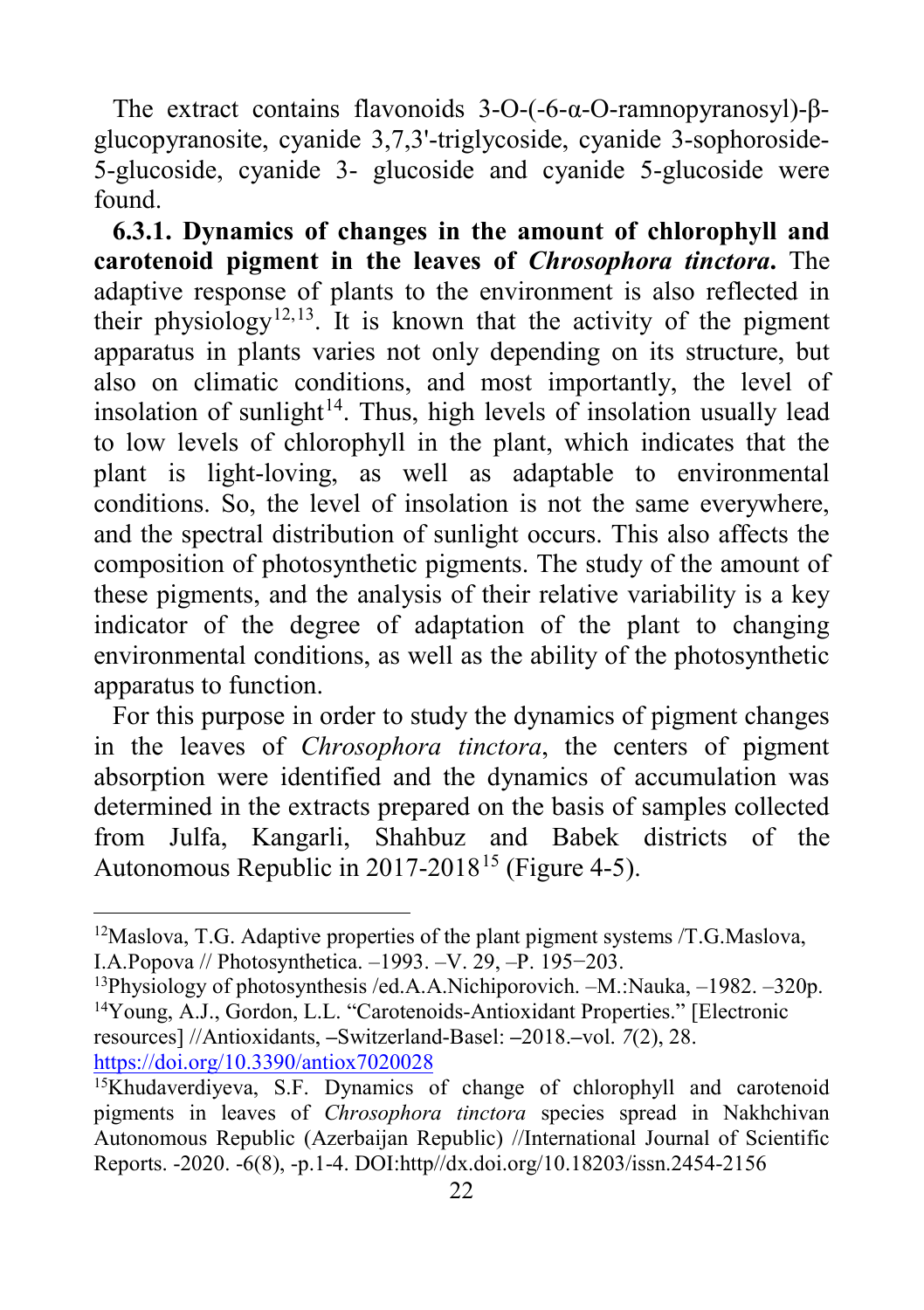Chlorophyll-a pigment collectedin the leaves of *Chrozophora tinctoria* is maximum in the territory of Shahbuz district (4.31- 4.14mg/g by dry weight), minimum in the territory of Julfa district (2.23-2.54 mg/g by dry weight) was found. The highest amount of carotenoid pigment was determined in the samples collected from the territory of Julfa and Babek districts (1.42-1.63 mg/g; 1.65-1.59 mg/g by dry weight) every two years.



**Figure 4. Absorption spectrum of chlorophyll pigment in** *Chrozophora tinctoria*



j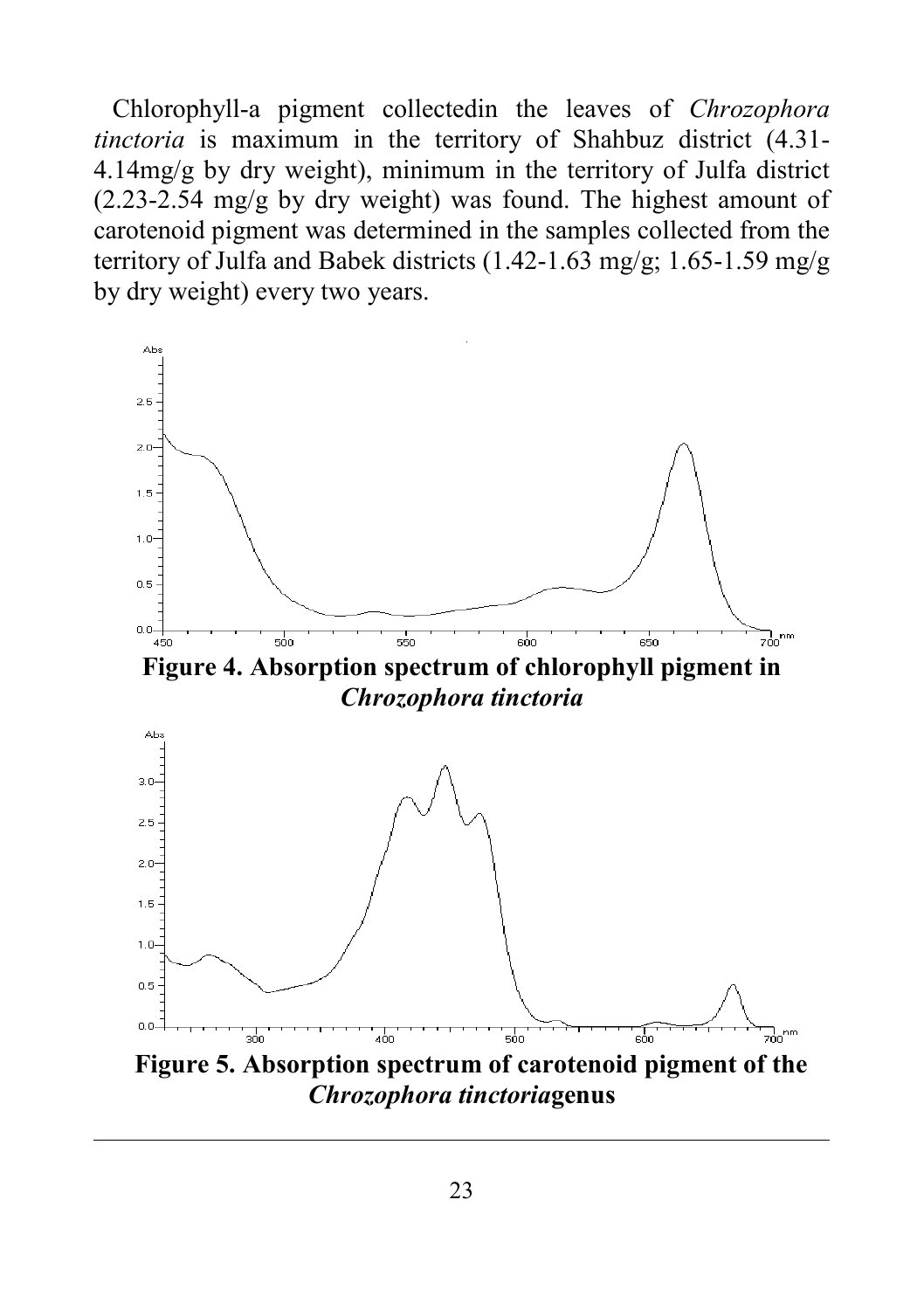Due to the fact that leaf samples were taken during the growing periods of the plant, a decrease in the dynamics of the accumulation of chlorophyll b pigment relative to the chlorophyll a pigment was observed (Figure 6).



# **Figure 6.** *Dynamics of pigment accumulation in leaves of Chrozophora tinctora (2017)*

To evaluate the performance of the plant's photosynthetic apparatus, the ratios of chlorophyll a pigment to chlorophyll b pigment (chl.a/chl.b) and chlorophyll pigments in carotenoids were determined and it was found that the chl.a/chl.b ratio was varied between 2,32-2,80 during the growing season (Table 10).

An increase in the amount of carotenoid pigment from 0.15 to 0.57 under high insolation conditions is an indication of the protection and adaptation of these pigments in the process of photosynthesis.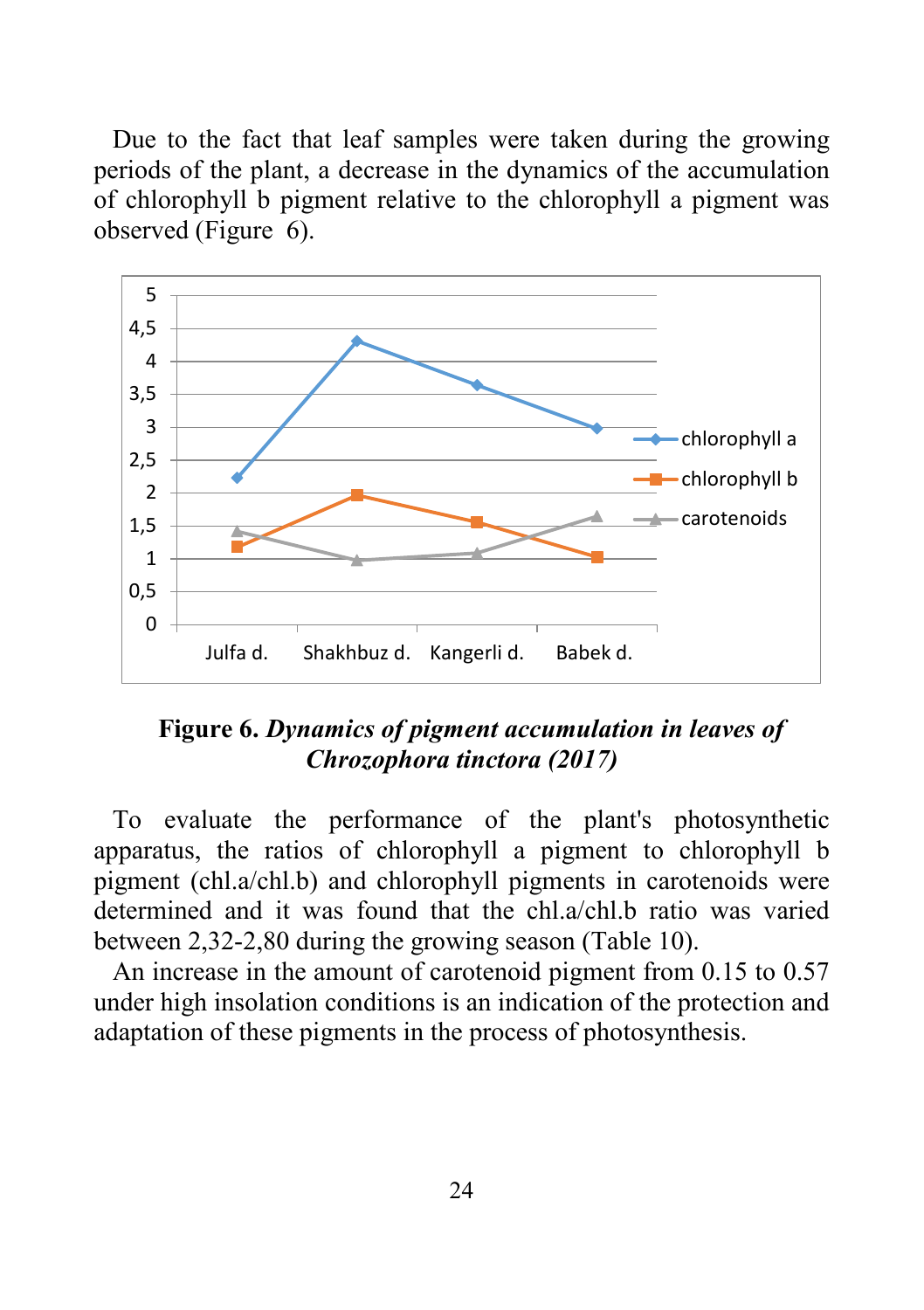#### **Table 10**

**Average annual amount of chlorophyll and carotenoid pigments in the leaves of** *Chrosophora tinctora* **(mg/g by dry weight)**

| $\cdots$               |               |                                    |             |              |       |                   |  |  |  |
|------------------------|---------------|------------------------------------|-------------|--------------|-------|-------------------|--|--|--|
| No Districts           |               | Chlorophyll Chlorophyll Caratinoid |             | The total    | chl.a | $chl.a + chl.b/$  |  |  |  |
|                        | $-a$          | -b                                 |             | amount of    |       | /chl.b caratinoid |  |  |  |
|                        |               |                                    |             | pigments     |       |                   |  |  |  |
| Julfa d.               | $2,39+0,07$   | $0.87 + 0.04$                      | $1,53+0,03$ | $4,52+0,08$  | 2,73  | 2,13              |  |  |  |
| 2 Shakhbuz             | $4,23 + 0,05$ | $1,82+0,02$                        | $1,05+0,01$ | $7.1 + 0.04$ | 2,32  | 5,76              |  |  |  |
| d.                     |               |                                    |             |              |       |                   |  |  |  |
| 3 Kangarlid. 3,38+0,03 |               | $1,33+0,08$                        | $1,20+0,04$ | $5,91+0,09$  | 2,54  | 3,92              |  |  |  |
| 4 Babak d.             | $2,83+0.08$   | $1,01+0,03$                        | $1,62+0.03$ | $5,46+0,06$  | 2,80  | 2,37              |  |  |  |

#### **Conclusion**

1. Determinants for the main diagnostic features of genus and species of the *Euphorbiaceae* family have been developed, a systematic review and a taxonomic spectrum of*Euphorbiaceae* Juss, which first spread in the territory of Nakhchivan AR have been compiled.The flora of the region is represented by 3 subspecies, 3 tribes, 2 sectors, 5 genus and 35 species, of which 4 new species belong to 2 genus (*Acalypha* L., *Euphorbia* L.) - *Acalypha australis* L., *A.hispida* Burm. f., *Euphorbia marginata* Pursh and one variation (*E.milli.*var. *splendes* (Bojer ex Hook.) Ursch & Leandri ) were discovered for the first time.

2.4 out of 35 species are semi-shrubs, 3 are shrubs, 10 are perennials and 18 are annuals have been shown ecobiomorphological analysis of the representatives of the genus spread in the territory of the Autonomous Republic. From them 3 species are nanophanerophytes, 17 species are therophytes, 5 species are chamephytes, 9 species are hemicryptophytes and 1 species are cryptophytes. 14 subgroups: 17 species of heliophytes, 14 species of xerophytes and 12 species of basophils aredominated in terms of attitude to light, humidity and nutrients.

3. 14 classes and groups of 7 vegetation types: North Iran - 2 (5.7%), Mediterranean - 1 (2.9%), Mediterranean-Iran-Turan - 5 (14, 3%), Mediterranean-Iran - 2 (5.7%), Palearctic - 1 (2.9%), Iran - 2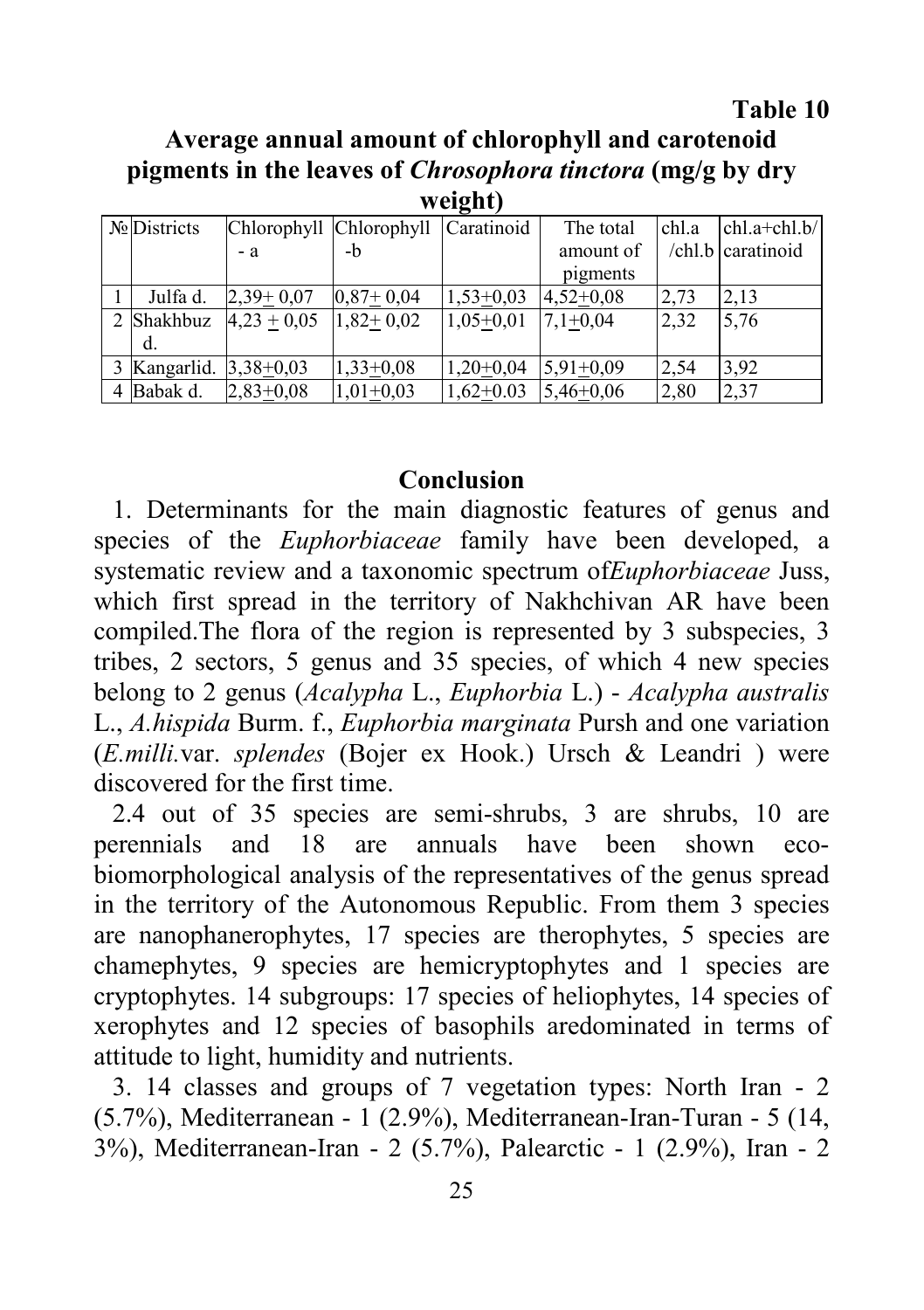(5.7%), Central Asia - 5 (14.3%), Caucasus - 5 (14.3%), Atropatan - 5 (14.3%), Adventive - 7 (20%) species were identified as a result of the analysis of geographical and genetic relations.

4. The status of the species of the spurge family was assessed as rare and endemic and it was found that most of the 6 species are subendemic species found only in the territory of Nakhchivan AR. 4 species of the family have been included in the Red List, and 2 species have been assessed by us as rare plants in the flora of Azerbaijan.

5. Phytocenoses in which representatives of the family are dominant, subdominant, edificator or component in the formation of flora and vegetation of the region were identified, abundance, stratification was studied and 8 plant types, 29 formation classes, 87 formations and 128 associations were classified. Of these, 14 formations, 6 associations and 5 groups formed with the participation of *Euphorbia* were determined for the first time.

6. The regularity of the distribution of *Euphorbia* species in the altitude zones has been determined, and in the alpine and subnival mountain belts, 1 species from the subalpine belt has been rarely found. For the first time in the history of the study of two species that are not distributed in the alp and subnival mountain ranges, new distribution zones have been identified and formed the plant cenosis have been determined.

7. The useful properties of the *Euphorbia* species distributed in the territory of the Autonomous Republic were found and classified as resinous, ornamental, medicinal, dye and oil plants. Biological reserves of some species were also calculated: *Andrachne telephioides* 188.6 - 173.5 gr/m<sup>2</sup> ; *Chrozophora tinctoria* 328 - 311.4 gr/m<sup>2</sup> ; *Chrozophora hierosolymitana* 269 - 223 gr/m<sup>2</sup> ; *Euphorbia falcata* 192.9 gr/m<sup>2</sup> ; *Euphorbia iberica* 214 gr/m<sup>2</sup> ; *Euphorbia virgata* 203.2 - 181.7 gr/m<sup>2</sup> ; *Euphorbia seguieriana* 289 - 361.1 gr/m<sup>2</sup> . *Chrozophora tinctoria* (16.2-22.1 c/he), *Chrozophora hierosolymitana* (14.3-15.4 c/ha) and *Euphorbia seguieriana* (12.37- 15.9 c/he) have higher annual operating reserves.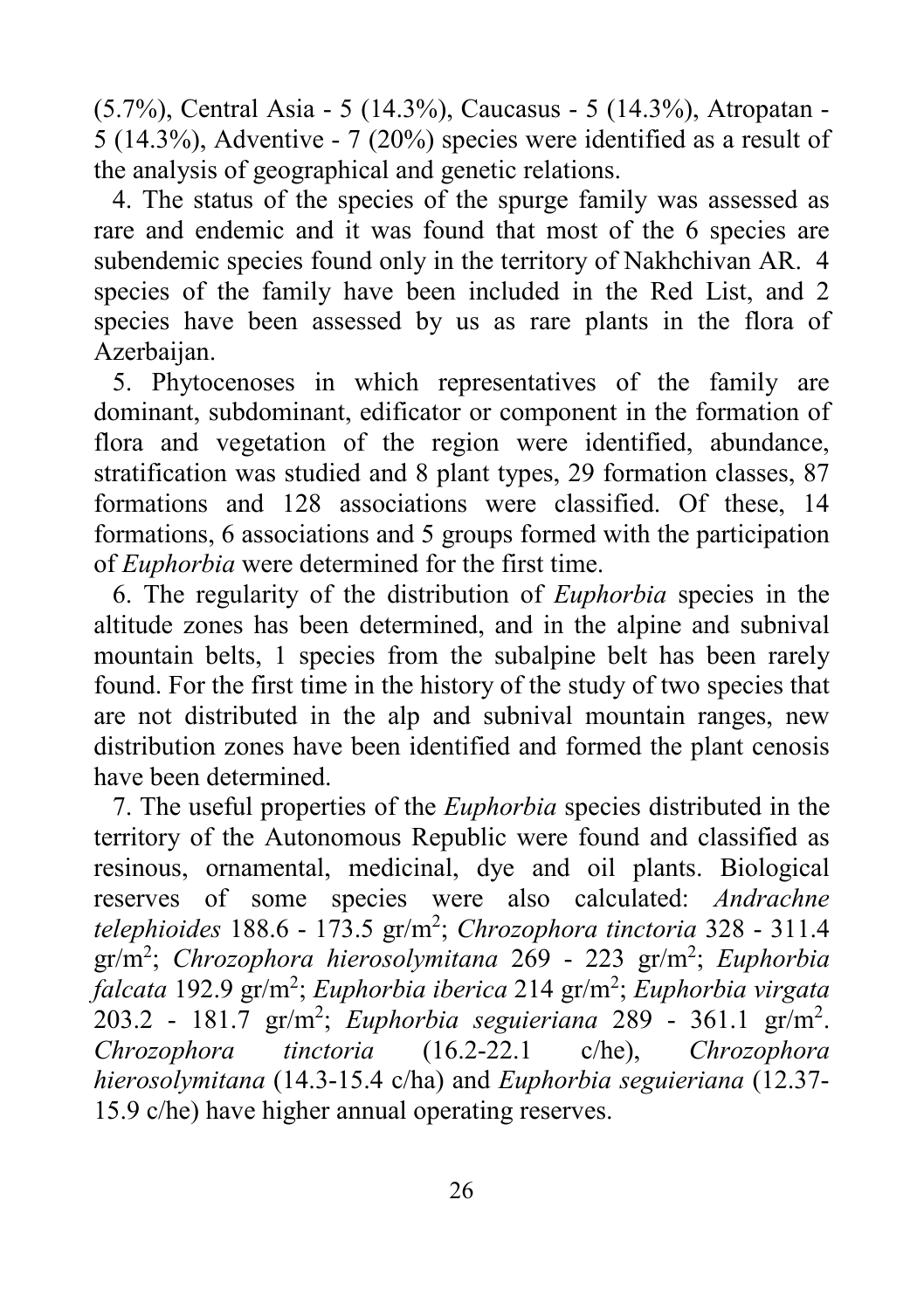8. Extracts from different parts of the *Chrosophora tinctoria*  species were phytochemically analyzed and related to flavonoids 3-O -(-6-α-O-ramnopyranosyl)-β-glucopyranosite, cyanide 3,7,3' triglycoside, cyanide 3-sophoroside-5-glucoside, cyanidine 3 glucoside and cyanide 5-glucoside were found. Also, the richness of the pigment content as a dye plant was taken into account and the pigment composition and dynamics of pigment accumulation in the samples grown in different ecological conditions were studied.

# **SUGGESTIONS AND RECOMMENDATIONS**

- *Euphorbiaceae* Juss. purposeful use of perspective species of nectar and pollen in the production of medicines, in the dye industry, as well as in beekeeping for the efficient and long-term use of perspective species;
- *Andrachne buschiana* Pojark. (VU D2) and *A.filiformis* Pojark. (VU D2) considering that species are found only in the flora of Nakhchivan AR and are distributed in a limited area, the inclusion of these species in the future edition of the Red List of Azerbaijan and special control of their main areas and reduction of restrictive factors;
- $\triangleright$  The use in the teaching of "Biology" and "Ecology" in the institutions of the Ministry of Education of Nakhchivan AR, informing farmers to prevent poisoning of dairy plants by cattle in winter and summer pastures, and to put warning signs in these areas is recommended.

# **List of published scientific works on the topic of the dissertation:**

1.Talibov, T.H., Khudaverdiyeva, S.F. *Euphorbiaceae* Juss., distributed in the territory of Nakhchivan Autonomous Republic. - On the study of the *Euphorbiaceae* Juss. family // - Nakhchivan: Tusi, Nakhchivan Branch of ANAS, "Xeberler", Natural and technical sciences series. - 2017. - vol. 13, - N.4, -p.86-91.

2. Talibov, T.H., Khudaverdiyeva, S.F. *Euphorbiaceae* Juss. in the flora of the Nakhchivan Autonomous Republic. New species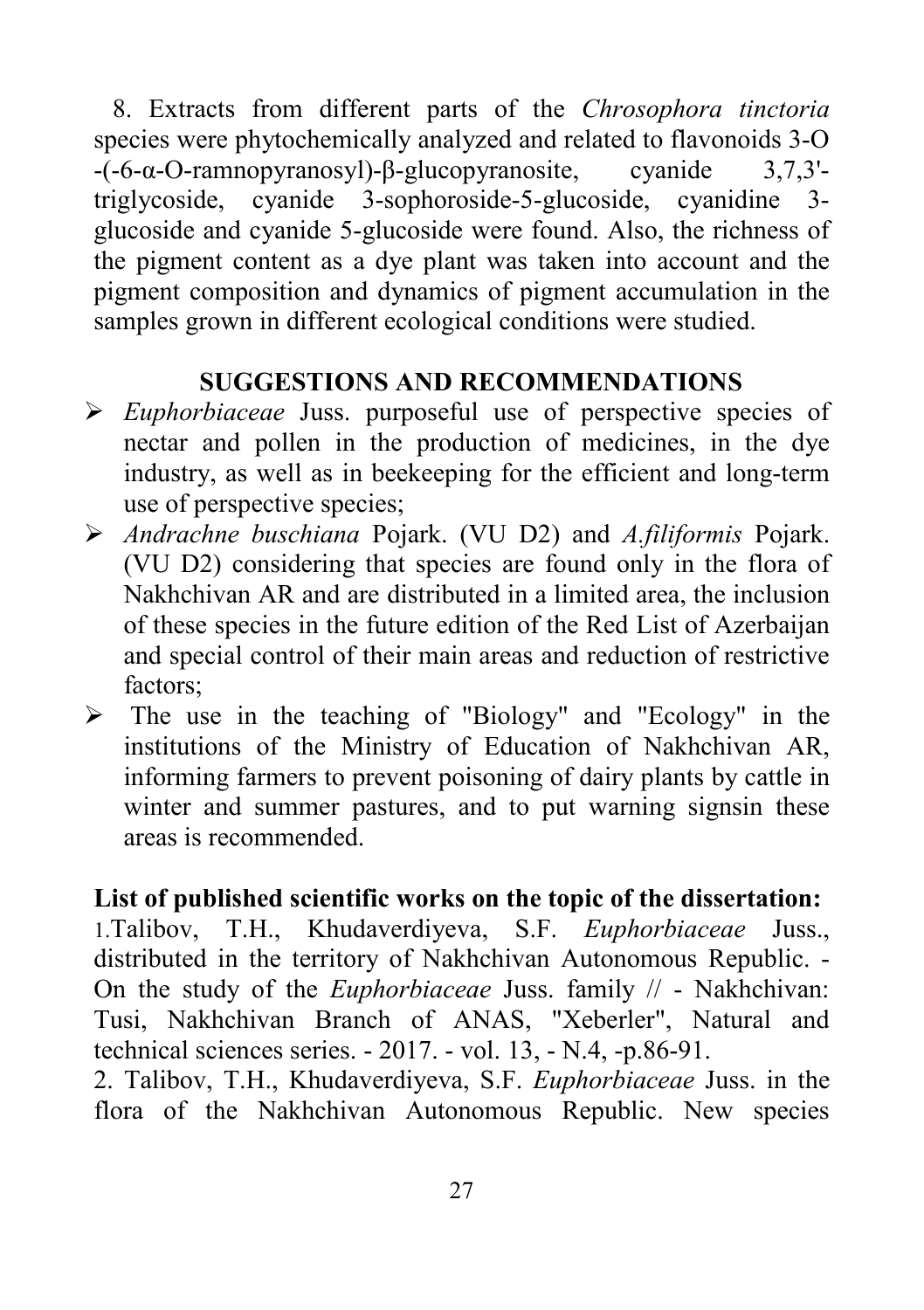included in the family // Baku: Azerbaijan Agrarian Science, Scientific-theoretical journal. -2018. -№ 1, -p 75-78

3. Talibov, T.H., Khudaverdiyeva, S.F. Morphobiological and phytocenological features of species of the *Andrachne* L. genus in the territory of the Nakhchivan Autonomous Republic // -Ganja: Proceeding of Azerbaijan State Agrarian University University, - 2018. -№1, -p.18-23.

4. Talibov, T.H., Khudaverdiyeva, S.F. Rare species of *Euphorbiaceae* spread in the Nakhchivan Autonomous Republic // - Nakhchivan: Tusi, Nakhchivan Branch of ANAS. News, Natural and technical sciences series, -2018. -№4, -vol. 14, -p. 74 -81.

5. Khudaverdiyeva, S.F. Phytocenological research of some species of the *Euphorbiaceae* family in the territory of the Nakhchivan Autonomous Republic and the vegetation they include.// - Nakhchivan: Scientific works of Nakhchivan State University, - 2018. -№.7, - p.69-74.

6. Khudaverdiyeva, S.F., Talibov, T.H. Some uses of *Euphorbiaceae* plants widespread in the Nakhchivan Autonomous Republic // Conference abstract of young scientists and researchers "Innovation and traditions in modern botany" dedicated to the  $130<sup>th</sup>$  anniversary of Academician A.A.Grossheim. –Baku: -2019. - December 20, p.21. 7. Khudaverdiyeva, S.F. The geographical and ecological analysis of *Euphorbiaceae* Juss. family, spread in the area of Nakhchivan Autonomous Republic // Polish Journal of Sciences, -2019.- №.15, p.3-10.

8. Khudaverdieva, S.F. Stocks of some useful species of the Euphorbiaceae family common in the Nakhichevan Autonomous Republic of Azerbaijan // Bulletin of Science and Practice. -2020. vol. 6, -No. 5, -p. 46-52.

<https://doi.org/10.33619/2414-2948/54/05>

9. Khudaverdiyeva, S.F. Dynamics of change of chlorophyll and carotenoid pigments in leaves of *Chrosophora tinctora* species spread in Nakhchivan Autonomous Republic (Azerbaijan Republic) //International Journal of Scientific Reports. -2020. -6(8), -p.1-4. DOI:http//dx.doi.org/10.18203/issn.2454-2156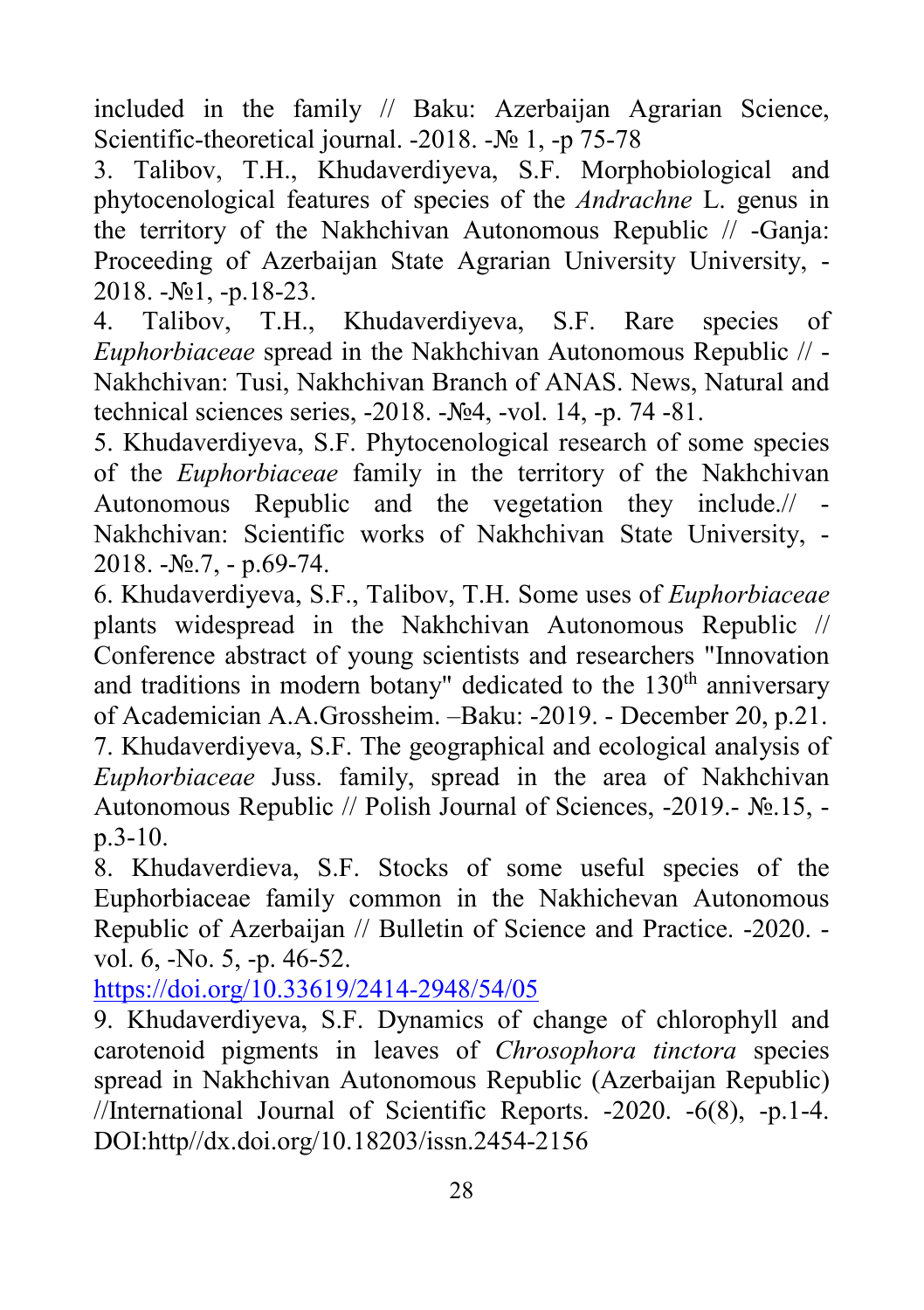10.Khudaverdiyeva, S.F. The geographical and ecological analysis of *Euphorbiaceae* Juss. family spread in the area of Nakhchivan Autonomous Republic //"Tropical issues of the development of modern science" Abstracts of VII İnternational Scientific and Practical Conference. – Sofia:- 2020. -March 11-13, -p.54-63.

11. Khudaverdiyeva, S.F., Ibadullayeva, S.C. Ethnopharmocological features of *Euphorbia* L. species against cancer //The 5th Symposium on EuroAsian Biodiversity (SEAB-2021), -2021. -01-03 July, -p. 260.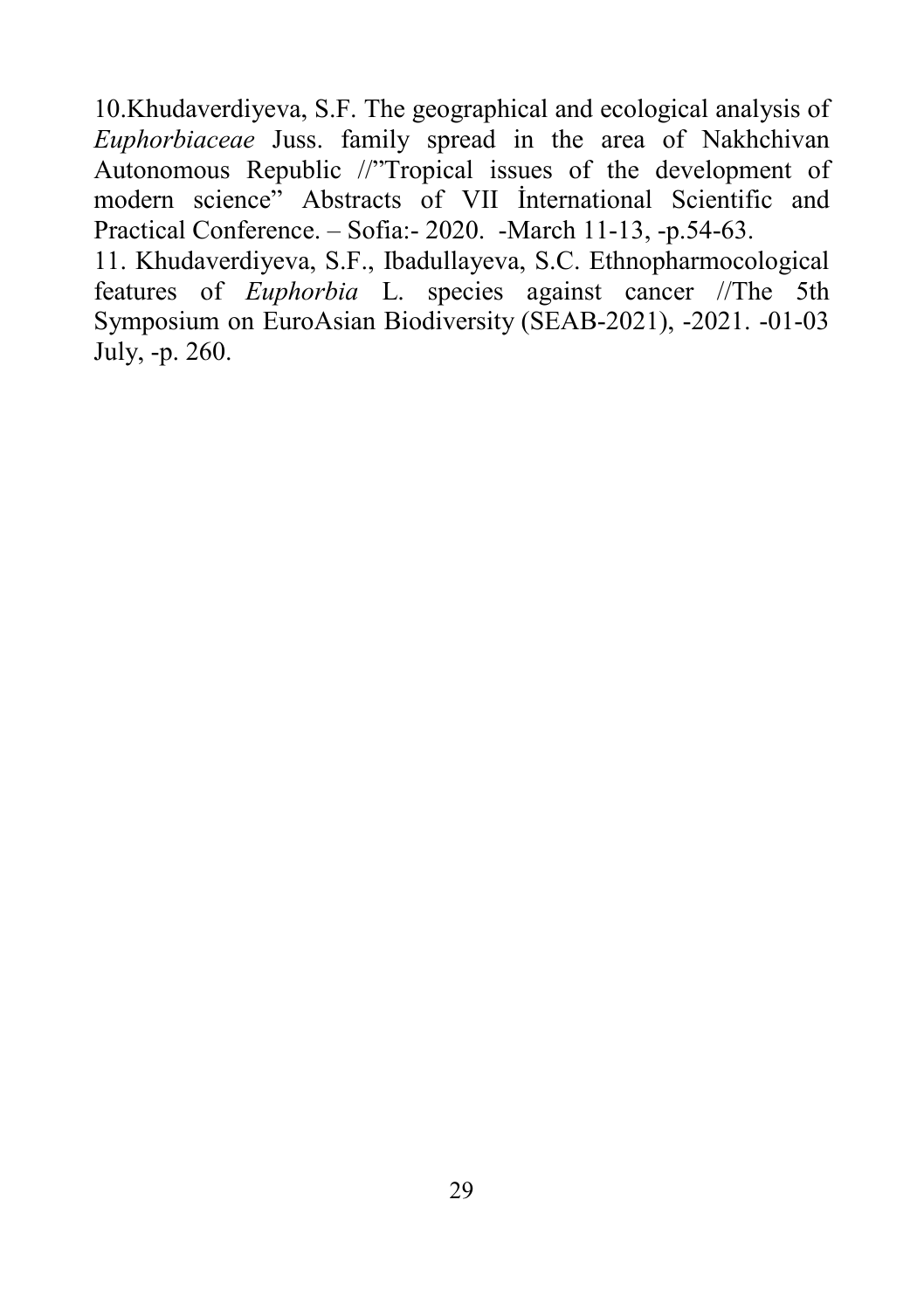Dissertation defense 27 may 2022 will be held at the meeting of the Dissertation Council ED 1.26 of the Supreme Attestation Commission under the President of the Republic of Azerbaijan operating under the Institute of Botany of ANAS at  $11^{00}$ .

Address: AZ 1004, Baku city, Badamdar Highway, 40.

The dissertation is available in the library of the Institute of Botany of ANAS.

Electronic versions of the dissertation and abstract are available on the official website of the Institute of Botany of ANAS.

The abstract was sent to the required addresses on 27 April 2022.